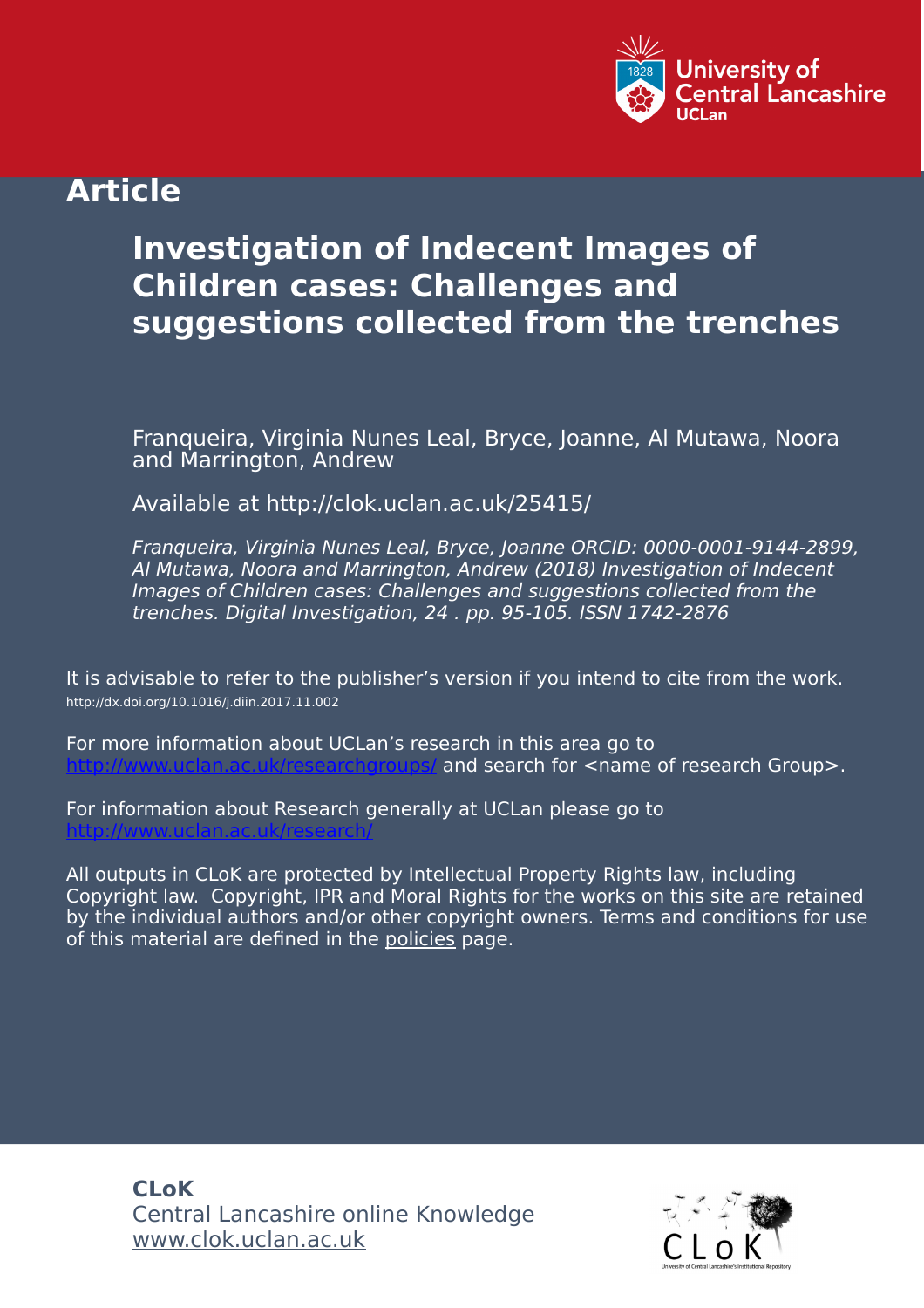# Investigation of indecent images of children cases: Challenges and suggestions collected from the trenches.

| Item type      | Article                                                                                                                                                                                                         |
|----------------|-----------------------------------------------------------------------------------------------------------------------------------------------------------------------------------------------------------------|
| <b>Authors</b> | Franqueira, Virginia N. L.; Bryce, Joanne; Al Mutawa,<br>Noora; Marrington, Andrew                                                                                                                              |
| Citation       | Franqueira, V. N. L. et al (2017) 'Investigation of Indecent<br>Images of Children cases: Challenges and suggestions<br>collected from the trenches', Digital Investigation, DOI:<br>10.1016/j.diin.2017.11.002 |
| <b>DOI</b>     | 10.1016/j.diin.2017.11.002                                                                                                                                                                                      |
| Publisher      | Elsevier                                                                                                                                                                                                        |
| Journal        | Digital Investigation                                                                                                                                                                                           |
|                |                                                                                                                                                                                                                 |
|                |                                                                                                                                                                                                                 |
|                |                                                                                                                                                                                                                 |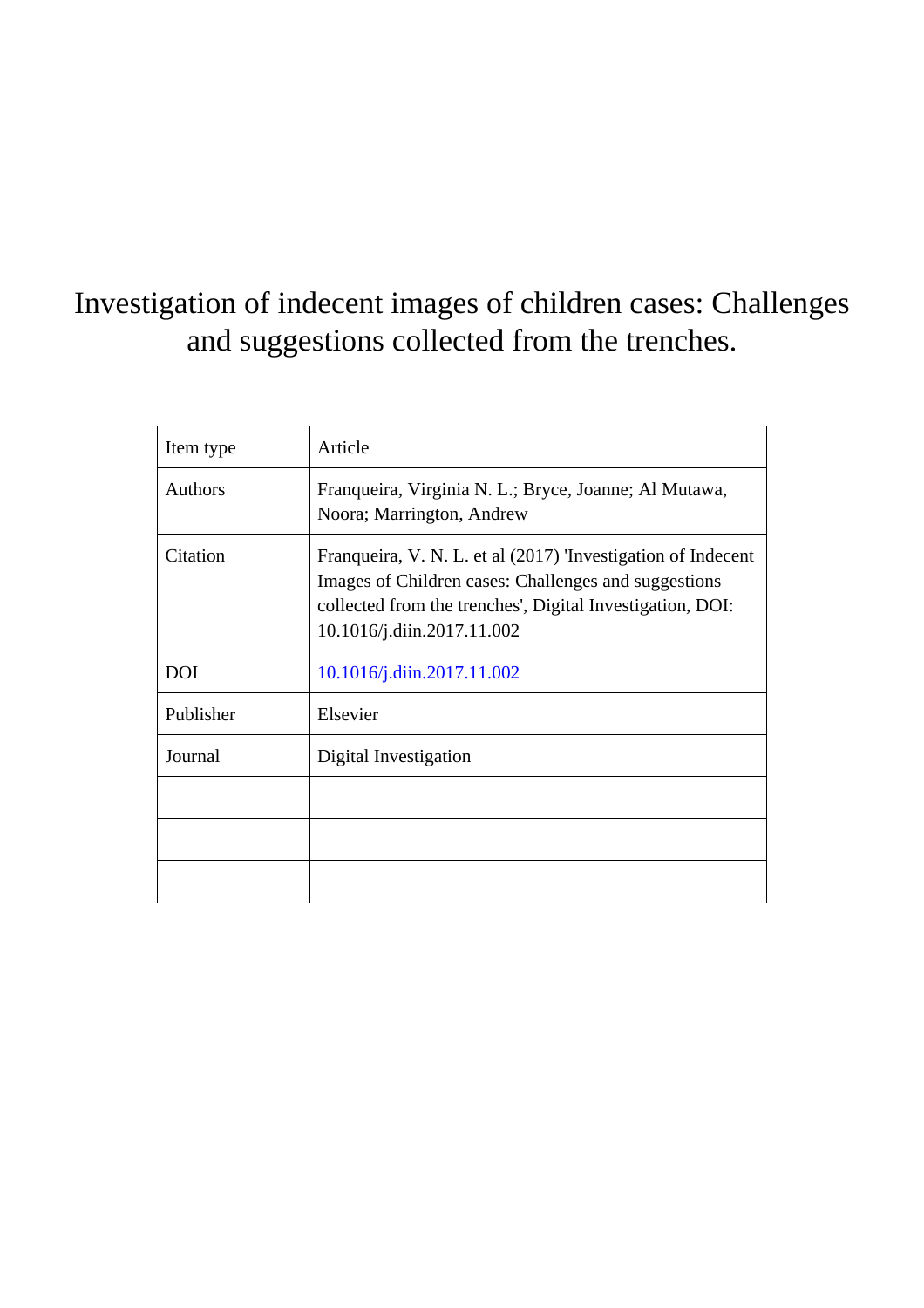# Investigation of Indecent Images of Children Cases: Challenges and Suggestions Collected from the Trenches

Virginia N. L. Franqueira<sup>a,∗</sup>, Joanne Bryce<sup>b</sup>, Noora Al Mutawa<sup>c,d</sup>, Andrew Marrington<sup>e</sup>

 ${}^a$ College of Engineering and Technology, University of Derby, Derby, UK

 $b$ School of Psychology, University of Central Lancashire, Preston, UK

<sup>c</sup>School of Computer Engineering and Physical Sciences, University of Central Lancashire, Preston, UK

<sup>d</sup>General Department of Forensic Sciences and Criminology, Dubai Police G.H.Q., Dubai, United Arab Emirates

 $e$ <sup>e</sup>College of Technological Innovation, Zayed University, Dubai, United Arab Emirates

#### Abstract

Previous studies examining the investigative challenges and needs of Digital Forensic (DF) practitioners have typically taken a sector-wide focus. This paper presents the results of a survey which collected text-rich comments about the challenges experienced and related suggestions for improvement in the investigation of Indecent Images of Children (IIOC) cases. The comments were provided by 153 international DF practitioners (28.1% survey response rate) and were processed using Thematic Analysis. This resulted in the identification of 4 IIOC-specific challenge themes, and 6 DF-generic challenges which directly affect IIOC. The paper discusses these identified challenges from a practitioner perspective, and outlines their suggestions for addressing them.

Keywords: Indecent Images of Children (IIOC), Sexually Exploitative Imagery of Children (SEIC), Survey, Practitioners Perception, Digital Forensics, Digital Investigation, Child Pornography.

# <span id="page-2-1"></span>1. Introduction

Possession, production, distribution, and/or publication of Indecent Images of Children (IIOC), also referred to as Sexually Exploitative Imagery of

- <sup>5</sup> Children (SEIC) or Child Pornography (CP), is a crime in the UK  $[1]$  and around the World (e.g.,  $[2]$ ). They are a form of child sexual exploitation which depict children being sexually abused [\[3\]](#page-13-2).
- Technological advances in recent years (e.g., <sup>10</sup> cloud storage, social media, mechanisms for anonymisation, encryption, and P2P communication) have facilitated this type of crime [\[4,](#page-13-3) [5\]](#page-13-4). As a consequence, there has been a sharp increase in indecent image-related offences world-
- <sup>15</sup> wide  $[6, 7, 8, 9, 10]$  $[6, 7, 8, 9, 10]$  $[6, 7, 8, 9, 10]$  $[6, 7, 8, 9, 10]$  $[6, 7, 8, 9, 10]$  $[6, 7, 8, 9, 10]$  $[6, 7, 8, 9, 10]$  $[6, 7, 8, 9, 10]$  $[6, 7, 8, 9, 10]$ . This has put pressure on law enforcement to forensically investigate an overwhelming number of cases, ultimately resulting in offenders being charged and victims safeguarded [\[11\]](#page-14-3).

This paper reports on the analysis of free-text <sup>20</sup> comments collected via an online survey among

Digital Forensics  $(DF)$  practitioners<sup>[1](#page-2-0)</sup> dealing with IIOC cases. They were asked to elaborate on the perceived challenges of working in this area, and to suggest relevant solutions and improvements. The <sup>25</sup> contribution of the paper is twofold. First, it adds to the small number of surveys in the DF literature which have examined practitioners' perspectives on the challenges they encounter during their work. Importantly, it also reports on the challenges and <sup>30</sup> suggested solutions for a specific type of case based on 153 respondents working in this area. Second, it takes a multidisciplinary approach to the discussion of the themes identified, adding new perspectives to the challenges and potential solutions which relate <sup>35</sup> to this category of DF investigations.

The paper is organised as follows. Section [2](#page-3-0) reviews related survey research examining practi-

<sup>∗</sup>Corresponding author.

Preprint submitted to Elsevier density of the Second Pecember 15, 2017

<span id="page-2-0"></span><sup>&</sup>lt;sup>1</sup>The term "DF practitioner" is used in this paper in a broad sense. Therefore, it includes DF roles such as analysts, examiners, investigators, first responders, data recovery engineers, managers, advisors, and consultants. It also includes police officers (e.g., detective inspectors and officers), and unit chiefs currently working in this field.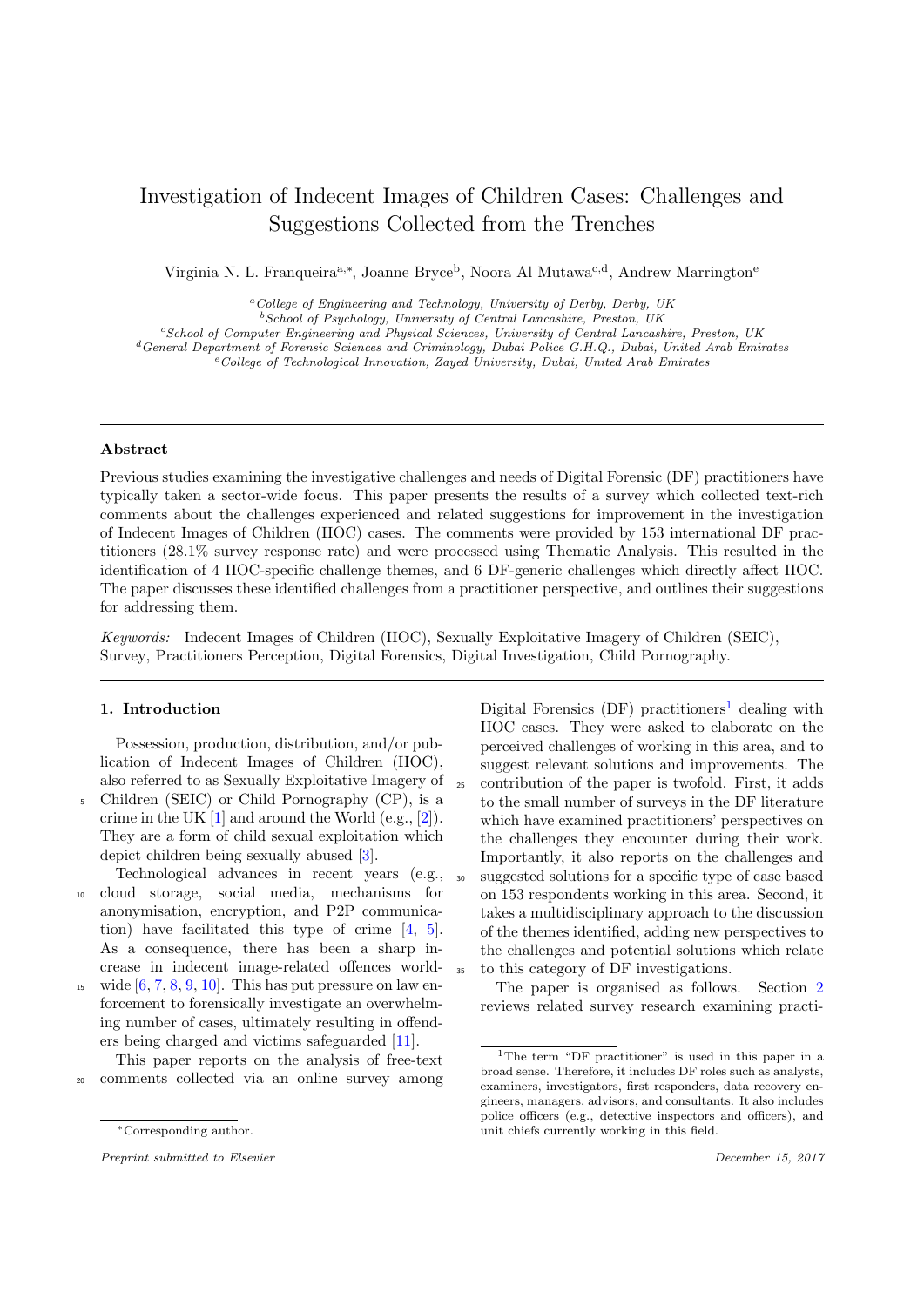tioner perspectives on current DF challenges. Section [3](#page-4-0) describes the methodology adopted, sample

- <sup>40</sup> and the related analytic strategy utilised. Section [4](#page-4-1) presents the sample demographics and the challenge themes identified. Sections [5](#page-5-0) and [6](#page-9-0) elaborate on each theme, taking a top-down approach from generics to specifics, respectively. Section [7](#page-10-0) dis-
- <sup>45</sup> cusses practitioner suggestions for addressing the identified challenges. Finally, Section [8](#page-12-0) discusses the validity of the study, while Section [9](#page-13-7) draws conclusions.

#### <span id="page-3-0"></span>2. Related Work

<sup>50</sup> The related work is organised in terms of the use of surveys and interviews as instruments to examine practitioner perspectives on DF topics.

Rogers et al. [\[12\]](#page-14-4) analysed the results of a survey with 279 U.S. based law enforcement and prosecu-

- <sup>55</sup> tors about their knowledge and willingness to prosecute cases involving digital evidence. This was in the early days of DF, and the study found that digital evidence was not regarded with the same level of importance as physical evidence.
- <sup>60</sup> Rogers and Seigfried [\[13\]](#page-14-5) performed a needs analysis survey and identified top priority issues affecting computer forensics practitioners (i.e., researchers, students, academics, and private/pub-  $_{115}$ lic sector practitioners) based on 60 responses.
- This resulted in the identification of the following key issues requiring further attention: (1) education/training/certification, (2) technology, (3) encryption, (4) data acquisition, and (5) tools. Harichandran et al. [\[14\]](#page-14-6) replicated the Rogers and
- <sup>70</sup> Seigfried [\[13\]](#page-14-5) survey a decade later with 99 respondents across the following primary occupations: industry instructor, law enforcement practitioner, non-law enforcement practitioner, professor, researcher, and student. Their results aligned with
- <sup>75</sup> and expanded on these previous findings. They identified the following top needs: (1) better education/training/certification, (2) support for cloud and mobile forensics, (3) backing for and improvement of open source tools, (4) research on encryp-
- <sup>80</sup> tion, malware, and trail obfuscation, (5) revised laws, (6) better communication with/between law enforcement, and (7) more personnel and funding. Liles et al. [\[15\]](#page-14-7) focused on legal aspects affecting DF practice in the U.S. They reported results based
- <sup>85</sup> on 71 responders from law enforcement, academia, governments, legal/court, and the commercial sector, and found that participants from these differ-

ent groups disagreed on priorities among legal issues such as international cooperation, interpretation of <sup>90</sup> laws, jurisdictional issues, digital evidence presentation difficulties and the need to test new tools.

Some publications have examined practitioner perspectives on specific aspects of DF. For example, Hibshi et al. [\[16\]](#page-14-8) investigated factors affect-<sup>95</sup> ing usability of DF tools using a 2-step approach: interviews with 8 DF practitioners (e.g., law enforcement and industry forensics experts), and a survey with 115 participants at a DF conference. Their findings uncovered a number of usability and <sup>100</sup> technical issues related to commonly used DF tools (e.g. EnCase, FTK, Autopsy and The Sleuth Kit) which can inform the design and implementation of new tools. Ruan et al. [\[17\]](#page-14-9) reported results from a survey with 257 responders about Cloud <sup>105</sup> Forensics when the term was still ill-defined. The authors claimed that "the participants are experienced, well-educated, and relatively have good knowledge as well as sufficient practical experience in the field of digital forensics" [\[17,](#page-14-9) p. 35]. The sur-<sup>110</sup> vey covered respondents' perceptions regarding the definition of the term, significance, impact, challenges, and opportunities for research and development. As a result, a definition of Cloud Forensics was proposed, and a list of top challenges derived.

Fahdi et al. [\[18\]](#page-14-10) investigated DF challenges from the perspective of differences in priority perceived between DF academic researchers and DF practitioners (e.g., law enforcement and organisational). Their survey achieved 42 responses and only iden-<sup>120</sup> tified slight variations in priorities relating to antiforensics, encryption, Cloud Computing, and social networking between the two groups.

Based on the literature, Amanna and James [\[19\]](#page-14-11) identified key factors affecting the robustness and <sup>125</sup> resilience of DF laboratories faced with the reality of high staff turnover, complex/changing requirements, and advances in technology. They then conducted a survey examining the current state of robustness and resilience practices among law enforcement agencies and subject-matter experts, receiving responses from 21 practitioners from across the EU. Results revealed that key factors for sustainable DF laboratories spanned across the operational and strategic levels: DF strategy, foren-<sup>135</sup> sics discipline, standardisation, continuous education and training, research and development, cooperation, and human resources.

These studies demonstrate the utility of survey research with practitioners. They allow us to empir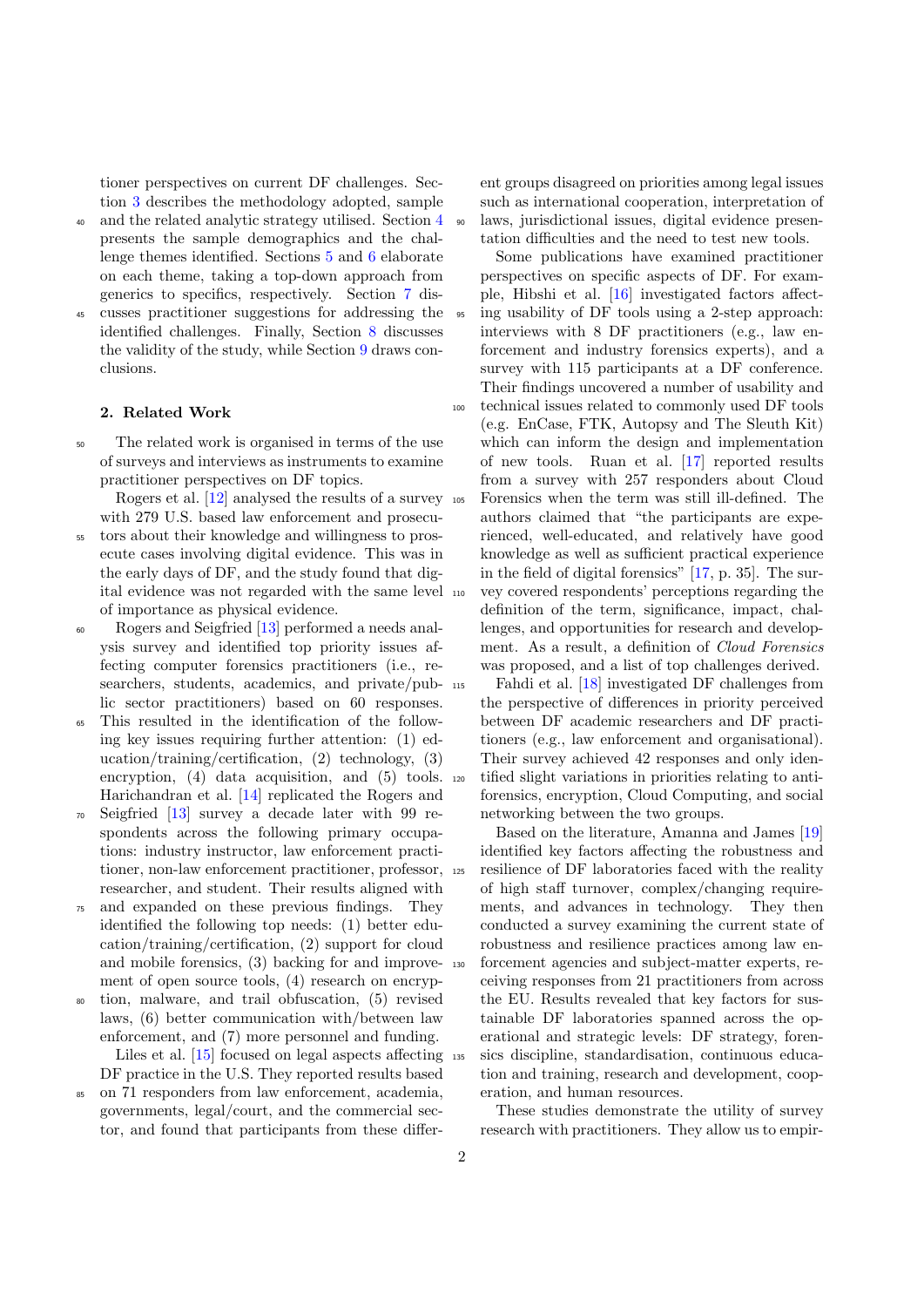<sup>140</sup> ically examine their perspectives on the challenges they face in order to develop a clear evidence base on which to understand their needs, and develop appropriate solutions and responses.

To the best of our knowledge, no published study <sup>145</sup> has addressed the investigative challenges and suggested solutions specifically related to IIOC cases based on practitioners' input. This is important because different categories of offending behaviour, and the related digital forensics evidence they gen-

<sup>150</sup> erate, potentially raise challenges which may need crime-specific solutions. This paper contributes towards filling this gap in knowledge and practice.

### <span id="page-4-0"></span>3. Methodology

The data and analysis reported in this paper is <sup>155</sup> part of a wider dataset collected using an online survey methodology to explore the utility of Behavioural Evidence Analysis (BEA) in investigating IIOC and cyberstalking cases among digital forensics practitioners. It presents the analysis of two

<sup>160</sup> free response questions which asked participants to comment on the challenges they faced when performing DF investigations on IIOC cases, and how these could be addressed.

The survey had a total of 30 questions with an <sup>165</sup> anticipated answer time of 10 minutes. All questions were developed by one of the researchers on the basis of their professional experience as a digital forensics investigator. The survey was designed according to best practice recommendations [\[20,](#page-14-12) [21\]](#page-14-13).

- <sup>170</sup> Potential participants were provided with a briefing and debriefing sheet at the start and end of the questionnaire respectively. This explained the purpose of the study, related participation criteria, and ethical information (e.g., voluntary nature of
- <sup>175</sup> participation, data anonymity and confidentiality). Completing the survey and submitting the associated data indicated consent to take part in the study.

Only the analysis of the free text comments re-<sup>180</sup> lated to IIOC cases is presented in this paper.

# 3.1. Procedure & Sample Size

The survey was hosted online for a two month period in 2016. It was promoted by sending invitation emails to potential participants which con-<sup>185</sup> tained a link to the survey. Participants were mainly recruited through LinkedIn, as well as estab-

lished connections with national and international

DF practitioners. As mentioned in Section [1,](#page-2-1) the term "DF practitioner" is used in a broad sense in this study; participants were from a variety of DF roles. This included analysts, examiners, investigators, first responders, data recovery engineers, managers, advisors, and consultants, as well as detective inspectors, sargeants, officers, and unit chiefs <sup>195</sup> currently working in the DF field.

Emails soliciting participation were sent to 877 potential participants. A total of 246 respondents completed the survey, resulting on a response rate of 28.1%. However, a closer examination of the sur-<sup>200</sup> vey data showed that 93 entries were incomplete, therefore, they were excluded from the dataset resulting in 153 complete responses being analysed.

# 3.2. Data Analysis

Thematic analysis [\[22\]](#page-14-14) was used by the re-<sup>205</sup> searchers to code the data and identify themes associated with the objectives of the study. The analytic process followed the stages outlined and utilised by other researchers (e.g., [\[22,](#page-14-14) [23\]](#page-14-15)), though the data consisted of individual comments made by participants in relation to the survey questions which focused on investigative challenges and improvements. The initial stage of analysis involved the comments in the dataset being read a number of times in order to achieve familiarisation with the <sup>215</sup> data, and to develop a list of coding labels associated which the responses. This was followed by initial coding and organisation of the data [\[24\]](#page-14-16). An iterative review process of coding and identification of themes was then undertaken to ensure the accu-<sup>220</sup> racy and consistency of the analysis [\[22\]](#page-14-14). Illustrative quotations to support the analysis were also identified during this phase.

#### <span id="page-4-1"></span>4. Results

#### 4.1. Demographics

The results of the general demographic questions are presented in Table [1.](#page-5-1) The sample consisted of a wide range of individuals with varying backgrounds who engage in DF investigations. They came from 36 different countries, with the highest proportion being from the United Kingdom  $(17.8\%)$  and the United States (16.4%). The majority of the sample were males (88.7%) and 88.7% were aged 31-40 years old. The majority of respondents had a degree qualification at Bachelors (33.7%) or Masters level  $(25.1\%)$ .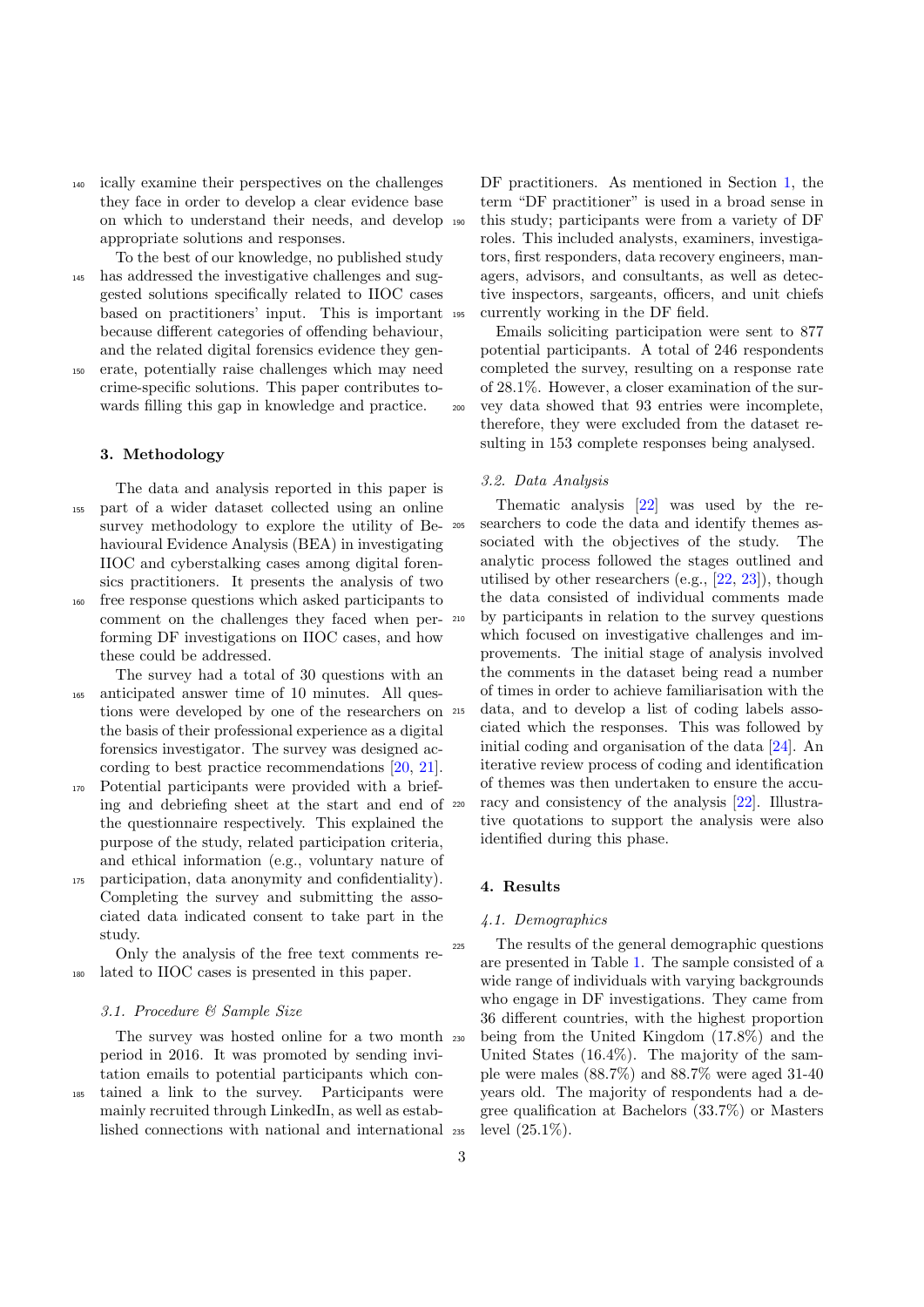<span id="page-5-1"></span>

|                                | Percentages |
|--------------------------------|-------------|
| <b>Region of Residence</b>     |             |
| Europe                         | 40.4        |
| North America                  | 17.1        |
| Middle East & North Africa     | 16.4        |
| East Asia                      | 11.6        |
| Africa (excluded North Africa) | 8.9         |
| Australia/New Zealand          | 4.7         |
| Gender                         |             |
| Male                           | 88.7        |
| Female                         | 11.3        |
| Age                            |             |
| $20 - 30$                      | 26.5        |
| $31 - 40$                      | 39.7        |
| $41 - 50$                      | 18.5        |
| $51 - 60$                      | 12.6        |
| Over 60                        | 2.6         |
| <b>Education Level</b>         |             |
| High school diploma            | 5.3         |
| Bachelor's degree              | 33.7        |
| Master's degree                | $25.1\,$    |
| PhD degree                     | 3.3         |
| Unspecified                    | 29.8        |
| Training                       |             |
| DF certificate courses         | 63.5        |
| Vendor-specific courses        | 42.0        |
| On-the-job training            | 10.0        |
| Organisation                   |             |
| Public sector/Law Enforcement  | 49.6        |
| Private sector                 | 47.6        |
| Self-employed                  | 1.3         |
| Years of Experience            |             |
| Less than 2 years              | 10.6        |
| $2-7$ years                    | 37.1        |
| $8-14$ years                   | 39.1        |
| $15-20$ years                  | 7.9         |
| Over 20 years                  | 4.6         |

Table 1: Sample Demographics.

the private sector  $(47.6\%)$ .  $62.2\%$  of participants had digital forensics or cyber security as their pri-<sup>240</sup> mary area of qualification. The majority of participants had more than 2 years of experience: 39.1% reported 8-14 years of practice, while 37.7% reported 2-7 years. 36% of the participants had performed more than 300 DF investigations, and 26.7%

The sample provided a balanced representation of practitioners from the public sector (49.6%) and

<sup>245</sup> had been involved in 101-300 cases. The majority (74.8%) had investigated IIOC cases, with 37.2% having been involved in over 50 cases (37.2%).

# 4.2. Qualitative Analysis

This section elaborates on the themes which <sup>250</sup> emerged from the analysis of practitioners' comments about challenges affecting the investigation of IIOC cases. These were grouped into two categories: generic challenges affecting IIOC cases, and IIOC-specific challenges, as summarised in Table [2.](#page-5-2)

<span id="page-5-2"></span>

| <b>Challenge Themes</b>                             |
|-----------------------------------------------------|
| Generic challenges (affect IIOC cases)              |
| • Evolution of technology $\&$ offenders' skills    |
| • Increasing volume of data to be investigated      |
| • Lab management $&$ commission of cases            |
| $\bullet$ Limited resources available               |
| $\bullet$ Evidence handling, analysis & reporting   |
| • Insufficient cooperation                          |
|                                                     |
| Specific challenges (typical to IIOC cases)         |
| $\bullet$ Establishing nature/degree of the offence |
| $\bullet$ Difficulties of identification of victims |
| • Stressful working conditions                      |
| • Non-standardised operations $\&$ legal framework  |
|                                                     |
| Table 2: Overview of Challenge Themes               |

erview of Ch

<sup>255</sup> Please note that this classification followed a bottom-up approach. Therefore, although the challenges listed under the IIOC-specific category may affect other types of case, comments collected from DF practitioners were focused on important issues <sup>260</sup> particular to IIOC cases.

Generic challenges and IIOC-specific challenges are reviewed in Sections [5](#page-5-0) and [6,](#page-9-0) respectively.

# <span id="page-5-0"></span>5. Generic Challenges Affecting IIOC Cases

This section discusses a group of challenge <sup>265</sup> themes that are not specific to IIOC, but which aggravate the IIOC-specific challenges (Section [6\)](#page-9-0).

# 5.1. Evolution of technology & offenders' skills

There were three specific challenges identified in relation to this theme.

The first was the evolution of technology increasingly acting as anti-forensics, i.e., preventing (or acting against) the availability or usefulness of evidence to the forensics process (adapted from [\[25\]](#page-14-17)). Although these challenges have been identified by  $275$  other researchers (e.g.,  $[26, 27, 28]$  $[26, 27, 28]$  $[26, 27, 28]$  $[26, 27, 28]$  $[26, 27, 28]$ ), they are particularly important in facilitating the storage, distribution and commercialisation of IIOC. Refer to Figure [1.](#page-6-0)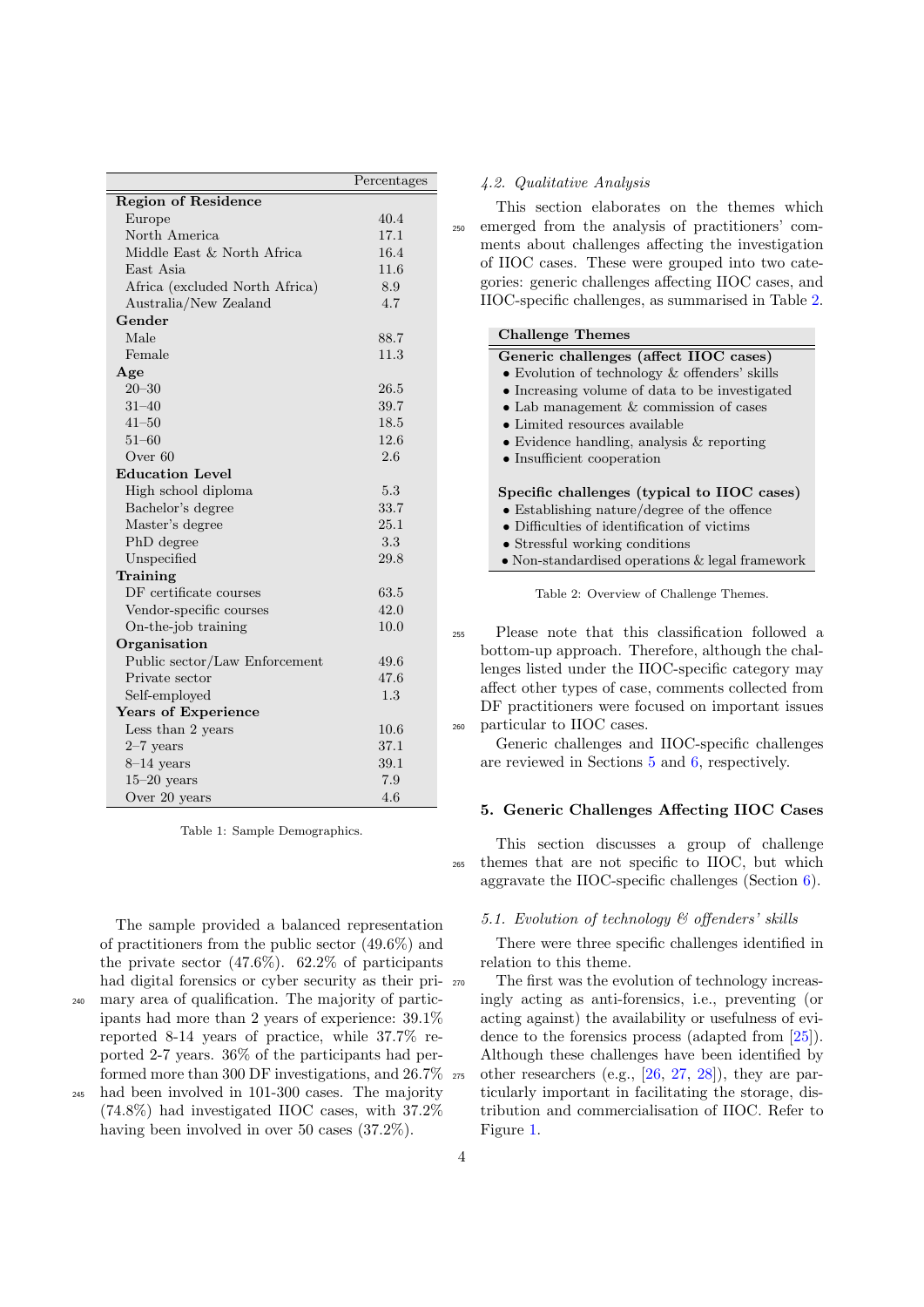<span id="page-6-0"></span>

| $\bullet$ Storage of images and data being held in     |
|--------------------------------------------------------|
| 'the cloud' is becoming more difficult to              |
| manage an offender having access even when             |
| <i>devices</i> are seized.                             |
| $\bullet$ Vendors offer free encryption of data, it    |
| takes more time to investigate the materials.          |
| $\bullet$ Ineffectiveness in tracing criminal activity |
| when data anonymization and obfuscation                |
| <i>techniques have been employed.</i>                  |
| $\bullet$ There are also challenges faced with         |
| encryption technologies and other                      |
| anonymizers and privacy technologies TOR,              |
| true crypt, etc.                                       |
| $\bullet Steganography/cryptography$ are the biggest   |
| <i>challenges.</i>                                     |

Figure 1: Extract of comments related to the challenge theme "Evolution of technology & offenders' skills".

Another evolution mentioned by DF practition-<sup>280</sup> ers was the increasing level and sophistication of criminals' computing skills and knowledge, allowing them to take full advantage of such novel technology. These developments negatively impact investigators' ability to collect digital evidence destroyed <sup>285</sup> or concealed by criminals and, therefore, to trace criminal activities and identify offenders and victims. They also increase time and effort spent on IIOC investigations. Refer to Figure [2.](#page-6-1)

<span id="page-6-1"></span>•Widespread availability of data sanitation and device wiping software for consumer devices which may lead to destruction of evidence. •Offenders who have IT knowledge attempt hide their actions, which in turn makes it harder to prove a case. •Trying to find first generation images when the meta data is striped from the image. •Anti-Forensics actions. •Offenders uses many security tools and systems to protect their data and cover any evidence!

Figure 2: Extract of comments related to the challenge theme "Evolution of technology & offenders' skills".

Yet another facet of this challenge theme is the <sup>290</sup> fast technological pace of changes and the unbalanced response in terms of adequacy of DF prac-

tices, tools and knowledge/skills of investigators. This reinforces the *urgency in closing gaps*, mentioned by Harichandran et al. [\[14\]](#page-14-6). Refer to Fig-<sup>295</sup> ure [3.](#page-6-2)

> <span id="page-6-2"></span> $\bullet$  Electronic devices are changing all the time. the operating systems change so do the file structures. The software used needs to be constantly updated to obtain the data from the devices. •. . . complexity of operating systems.

•Complexity of IT environment.

Figure 3: Extract of comments related to the challenge theme "Evolution of technology & offenders' skills".

## <span id="page-6-4"></span>5.2. Increasing volume of data to be investigated

This challenge theme is broad and affects all types of DF investigation [\[29,](#page-14-21) [14\]](#page-14-6). However, factors like affordability of digital devices, increasing storage capacity in devices and memory cards, and inexpensive cloud storage simplify possession, production (promoted by high quality cameras embedded in portable devices) and sharing/distribution of IIOC. Tool support for efficient processing, review, <sup>305</sup> and analysis (e.g., tagging, categorisation, carving) become vital not only for prosecution purposes, but also for safeguarding of victims. Refer to Figure [4.](#page-6-3)

<span id="page-6-3"></span>

Figure 4: Extract of comments related to the challenge theme "Increasing volume of data to be investigated".

Another aspect related to the volume of data to be investigated is the frequency of IIOC cases.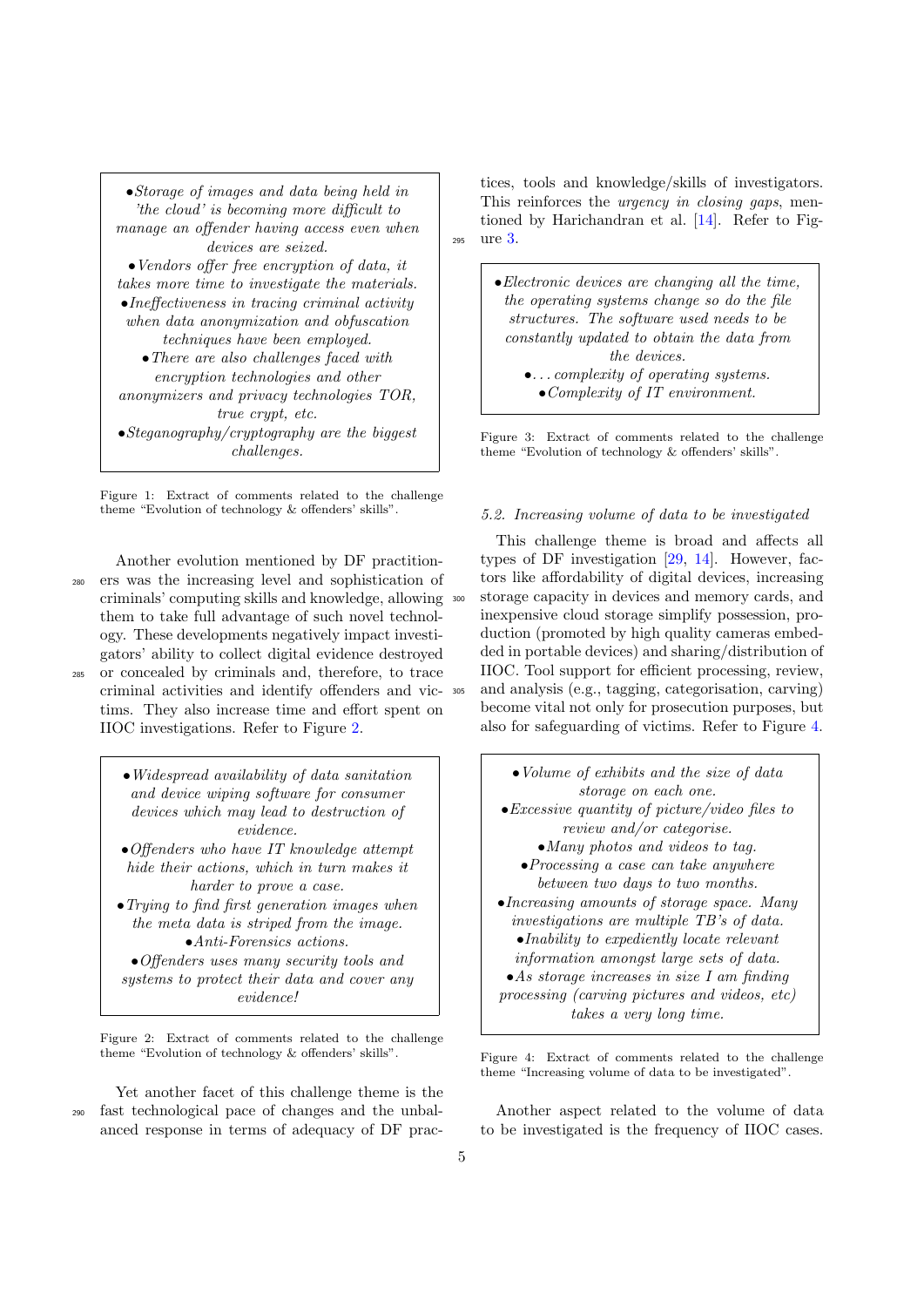- <sup>310</sup> Practitioners mentioned that this increase in volume of cases to be investigated is not proportional to the resources allocated, therefore as other re-searchers have pointed out [\[14,](#page-14-6) [29,](#page-14-21) [30\]](#page-14-22), the backlog 335 of cases is increasing significantly for law enforce-<sup>315</sup> ment. This is related to the next challenge theme
- 

of resource allocation. Refer to Figure [5.](#page-7-0)

<span id="page-7-0"></span>•. . . there is a huge amount if backlog of digital forensics cases building up at police stations. Thus more forensics personnel are required. •The frequency of child pornography cases is

increasing compared to the available resources to combat the situation.

Figure 5: Extract of comments related to the challenge theme "Increasing volume of data to be investigated".

5.3. Lab management & commission of cases issues

DF practitioners highlighted how factors/decisions at the strategic level become challenges at the <sup>320</sup> operational level. Comments also suggested that resource allocation may be influenced by cost (at the expense of the drive to safeguard all victims), personal preferences by managers regarding policies and political agendas. Refer to Figure [6.](#page-7-1)

> <span id="page-7-1"></span>•Willingness of law enforcement agencies to commit resources to offending may depend on the extent to which an investigation or prosecution is congruent existing with policy preferences, public priorities, or political agendas.

- •Police forces do not like higher invoices than the quoted for, so spending extra time on cases rarely happens, its all money related, sadly.
- •The number of investigations per examiner.

Figure 6: Extract of comments related to the challenge theme "Lab management & commission of cases".

<sup>325</sup> Practitioners also highlighted the challenges associated with the nonexistence of an uniform framework guiding the commission of requests for IIOC investigations, as well as ineffective communication between attorneys and investigators. Such commu-

<sup>330</sup> nication becomes difficult due to language barriers among computing and legal practitioners, probably

derived from technical knowledge mismatch. However, DF investigators also pointed to the lack of willingness from legal commissioners to overcome such differences. Refer to Figure [7.](#page-7-2)

<span id="page-7-2"></span>

| $\bullet$ Lack of information or guidance from those |
|------------------------------------------------------|
| requesting the work.                                 |
| $\bullet$ Lack of technical knowledge of those       |
| requesting the work, and the lack of                 |
| willingness to learn/hear about it.                  |
| •Language barrier between forensic examiners         |
| and attorneys/judges to explain why the              |
| existence of child porn does not prove quilt.        |
| • Some attorneys may be unresponsive or may          |
| not provide us with all the discovery                |
| <i>documentation containing the details related</i>  |
| to the case so we may have to go in and pick         |
| apart the case from the ground up ourselves.         |
|                                                      |

Figure 7: Extract of comments related to the challenge theme "Lab management & commission of cases".

#### 5.4. Limited resources available

The imbalance in resource availability for defense and prosecution was identified as one aspect of this challenge theme. They stressed that it may lead to <sup>340</sup> miscarriages of justice. Refer to Figure [8.](#page-7-3)

> <span id="page-7-3"></span>•. . . getting access to information. As a defense expert, sometimes it can be a pain to get approval by law enforcement to allow us to review for our client. •Law enforcement has many tools at their disposal which are not available to non-law enforcement (defense) experts. This makes the justice system unequal, as we cannot fully defend clients.

Figure 8: Extract of comments related to the challenge theme "Limited resources available".

Limitations on available resources for IIOC investigations was another facet raised. As revealed by practitioners, it covers the following aspects: funding, hardware, software (tools), time, and personnel. Both the public and the private sectors are subject to such constraints. Such shortages may impact, for example, examiners' ability to find all the evidence/safeguard victims, to identify exculpatory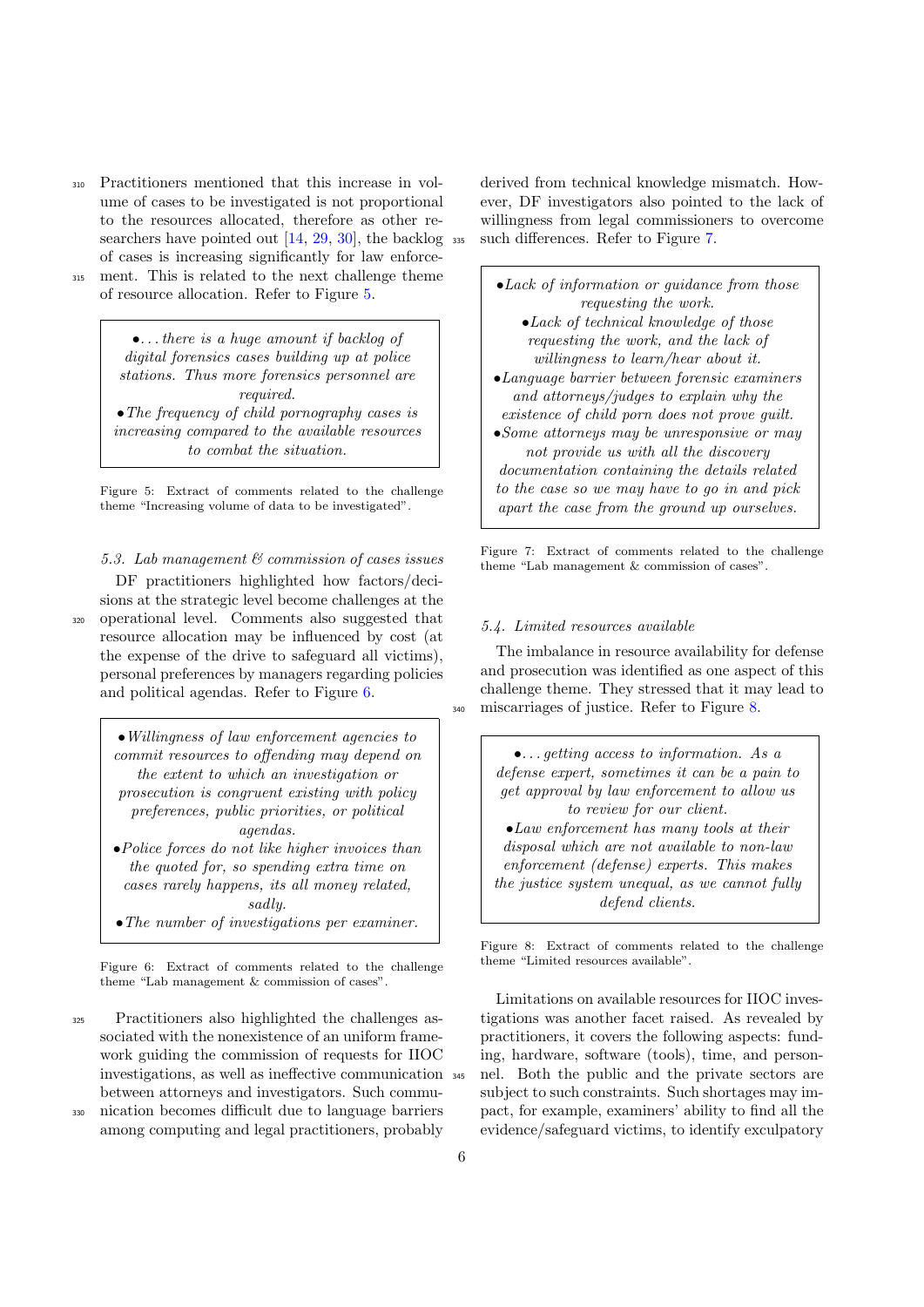evidence, and to utilise best practices in analysis. <sup>350</sup> Refer to Figure [9.](#page-8-0)

> <span id="page-8-0"></span>•Police who are not equipped with specialized tools for extracting information, or furnished with sufficient computational power to expediently process data, may miss critical evidence during analysis in the laboratory or while performing triage in the field. •Being in the private sector. . . our time and resources are limited. Sometimes we don't have all the tools we need, or the time needed to conduct processes or a full timeline analysis. •The quantity of data to be reviewed, if it were to be done properly, is too great for the time and funding available. •Analysts and investigators who are unable to dedicate time towards identifying exculpatory sources of evidence may undermine the strength of a case or cause miscarriages of justice.

Figure 9: Extract of comments related to the challenge theme "Limited resources available".

# 5.5. Evidence handling, analysis & reporting

This theme consisted of 4 specific challenges. In terms of IIOC evidence handling, practition-

ers raised the non-compliance to best practices for <sup>355</sup> sound acquisition/collection of evidence, ultimately resulting in evidence inadmissibility for the Court of Law – refer to Figure [10.](#page-8-1) This may relate to factors such as insufficient education/training [\[14\]](#page-14-6), and over-reliance on "push-button forensics" [\[31\]](#page-14-23).

<sup>360</sup> In terms of evidence analysis, practitioners mentioned several deficiencies in tool support which had a strong link with the "volume" challenge theme (Section [5.2\)](#page-6-4) related to performance. For example, they explicitly touched on the aspect of inadequacy

<sup>365</sup> of thumbnails for IIOC cases, issues with search for an image match, and also outdated hash sets for identification of known IIOC. Interestingly, over reliance on hash matching (based on archived images) was also mentioned. Refer to Figure [11.](#page-8-2)

 $370$  As identified in Figure  $12$  – practitioners emphasised difficulty in decision making regarding best evidence in IIOC cases as a time consuming aspect of  $\frac{1}{280}$ reporting to Court. They also mentioned the conscious effort required to maintain an unbiased and

<span id="page-8-1"></span>•Lack of knowledge in gathering the actual evidence. •Actually we get evidence collected by law enforcement or other customer mostly done without correct procedure, often it is contaminated. •The work I do is primarily defence cases, so I'm supplied with electronic data by the prosecution (police), the problem we have on a regular occurrence is that officers do not understand the four principles of the ACPO guidelines for digital evidence.

Figure 10: Extract of comments related to the challenge theme "Evidence handling, analysis & reporting issues".

<span id="page-8-2"></span>•Thumbnail pictures can be a pain, very little detail. •Known hash sets are over relied upon. •. . . out of date hash sets. •Matching of Images when reference photograph provided.

Figure 11: Extract of comments related to the challenge theme "Evidence handling, analysis & reporting".

<sup>375</sup> professional posture when stating conclusions, and reporting the facts of IIOC investigations to Court.

<span id="page-8-3"></span>•Is this good evidence to send court? •. . . extra effort required to resist the urge of getting prejudiced by what we see during the investigation (i.e. make a biased conclusion, or affect the way facts get stated and presented in the report in a way that might compromise the neutrality of the forensic process).

Figure 12: Extract of comments related to the challenge theme "Evidence handling, analysis & reporting".

#### 5.6. Insufficient cooperation

The theme of insufficient cooperation had a national and international scope.

At the national level, practitioners mentioned insufficient cooperation between prosecution (law enforcement) and defense (companies, consultants),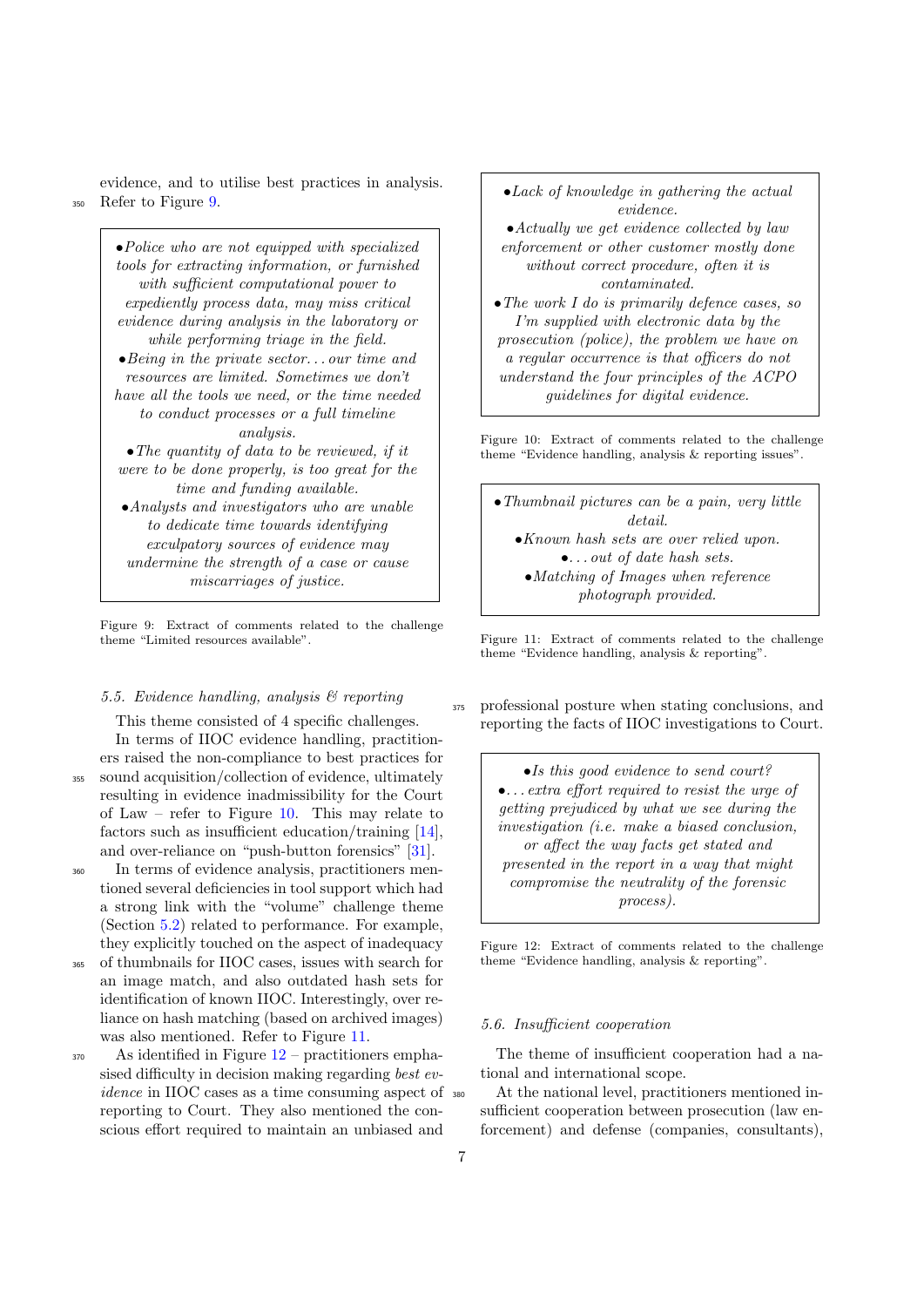while at the international level they mentioned difficulties related to MLAT (Mutual Legal Assis-

- <sup>385</sup> tance Treaties) and ILOR (International Letter of Request). The latter problem aligns with work by James and Gladyshev [\[32\]](#page-14-24), who discussed specific challenges related to mutual legal assistance requests (MLAR). Uncooperative Internet Service
- 

<sup>390</sup> Providers (ISP) was also highlighted as one facet of this challenge theme. Refer to Figure [13.](#page-9-1)

> <span id="page-9-1"></span>•It was difficult to get access to the necessary information/data especially stored in foreign country. •MLAT/ILOR •Lack of cooperation from different organizations and abroad companies. •Information sharing between prosecution and defence needs attention. •. . . getting access to the information. As a defense expert, sometimes it can be a pain to get approval by law enforcement to allow us to review for our client. •. . . the exact physical location, the ISP will not provide details and hide [of] information.

Figure 13: Extract of comments related to the challenge theme "Insufficient cooperation".

# <span id="page-9-0"></span>6. Challenges Specific to IIOC Cases

## 6.1. Establishing nature/degree of the offence

One of the key themes which emerged from the <sup>395</sup> analysis was the challenges associated with establishing the nature of the offence and identifying the offender.

Participants discussed difficulties in attributing ownership of devices or accounts on shared devices

- <sup>400</sup> to an individual offender. This is an issue relevant to other categories of cybercrime, however, challenges associated with determining the nature of the offence/offending behaviour are unique to IIOC cases. This included whether the offender
- <sup>405</sup> was involved in accessing and collecting images, and would therefore be charged with possession/making offences. It also required determining the presence of evidence of distribution of material, the associated methods by which this was achieved, and
- <sup>410</sup> the related need to identify whether the individual was engaged in networking with other offenders, and the potential for offender's involvement in the

production of images and associated sexual offences against children. Refer to Figure [14.](#page-9-2)

<span id="page-9-2"></span>•Where did it come from? •How much material? •Did the user spread material, if yes how much and to who? •Difficulty in attributing ownership and authorship to electronically stored information. •Difficulty in identifying individuals in control of information systems and devices. Find out if the offender is part of a network or not. if you have had accomplices. •Trying to determine if the suspect is a trafficker or mere collector.

Figure 14: Extract of comments related to the challenge theme "Establishing nature/degree of the offence".

#### <sup>415</sup> 6.2. Difficult identification of victims

The challenges associated with victim identification were also mentioned by some participants, and these formed three intertwined categories: establishment of victim identity, identification of victim <sup>420</sup> age and identification of illegal content.

The first category referred to the difficulties for investigators in determining the identity of victims where this was unknown at the point of detection. This is common in cases where offender col-<sup>425</sup> lections are recovered and analysed, and one of the aims of the investigation is to determine victims identity based on the information included in images/videos, as well as other related digital forensic evidence. This is also related to establishing whether the offender is involved in production of material and has access to the depicted victims in the offline environment [\[33\]](#page-14-25) as described in relation to the previous themes (refer to Figure [15\)](#page-9-3).

> <span id="page-9-3"></span>•Trying to determine if there is an identifiable victim. •To identify the real ID of the victims to discover if there are more victims.

Figure 15: Extract of comments related to the challenge theme "Difficult identification of victims".

The second category related to the challenges of <sup>435</sup> establishing the age of victims where their identity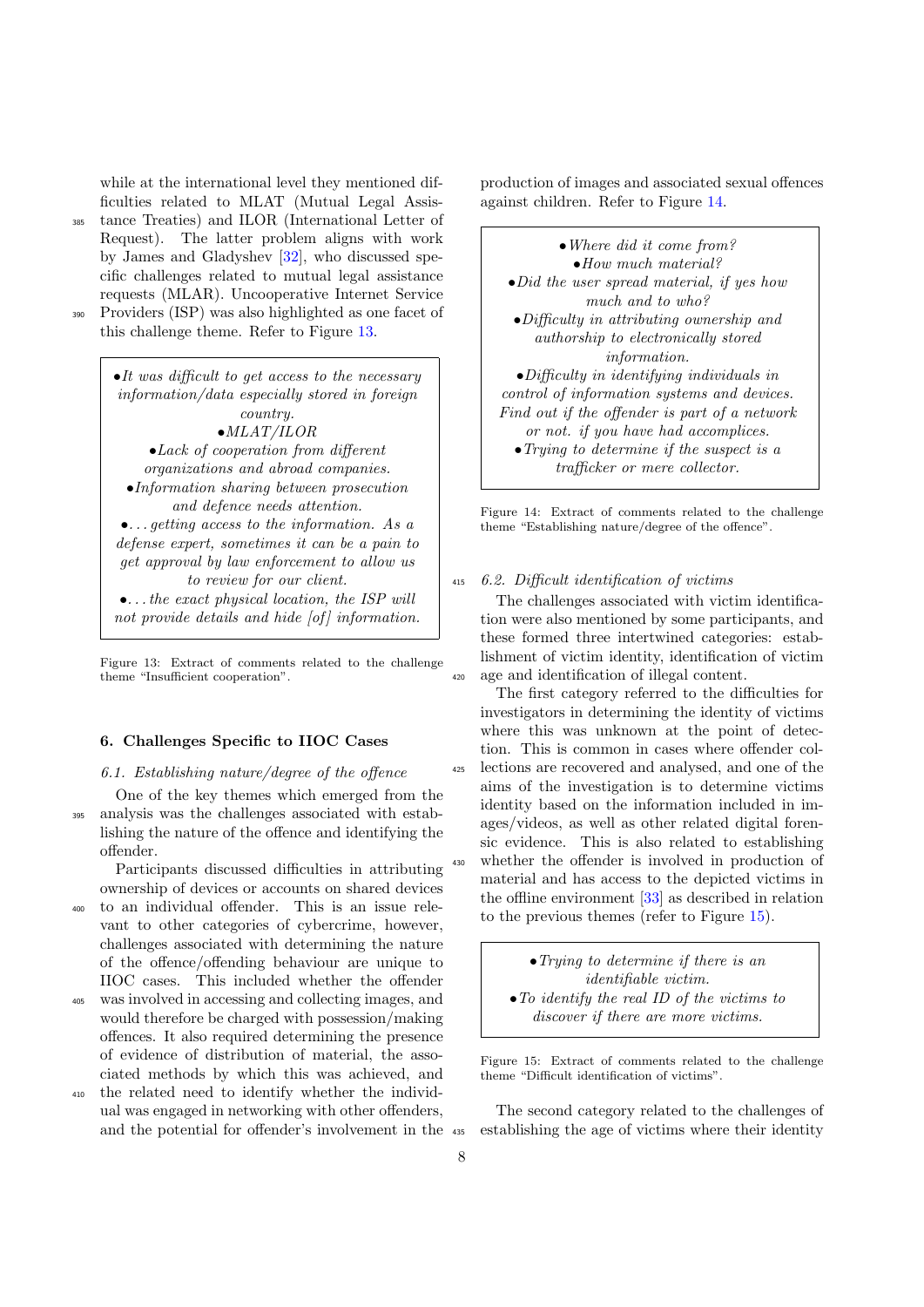was unknown. This can be difficult to determine when the victims appear to be older adolescents, and establishing their age is central to confirming whether an offence has occurred. It is also com-

- <sup>440</sup> plicated by the potential for images to have been produced in the past, with the potential for the physical characteristics of victims to have changed, therefore, leading to the third category which was the identification of illegal content. Participants de-
- <sup>445</sup> scribed the challenges associated with this aspect of investigations, and highlighted the need for clearer guidelines on how to achieve more effective categorisation. Again, some facets of this challenge theme may also apply to other crime categories, however, <sup>450</sup> they are particularly relevant for IIOC cases. For
- example, identification of age is key in establishing the boundary between legal and illegal content. Refer to Figure [16.](#page-10-1)

<span id="page-10-1"></span>• The general challenges that most investigators face are determination of the true age of victims in those case where the victim is not known and the images are not clearly of a child (pre-pubescent, infants, etc). •Determine whether it is a child or not therefore all pornography will be added as evidence in a child porn case for the court to decide what is relevant. •Determining the age of the victim. It is becoming increasingly difficult to ascertain whether someone is over or under the age of

18.

Figure 16: Extract of comments related to the challenge theme "Difficult identification of victims"

## 6.3. Stressful working conditions

- <sup>455</sup> Participants also highlighted the challenges associated with the emotional reactions and impacts of working with IIOC. Given the nature of the content of images and the victims depicted in them, prolonged exposure can have negative psychologi-
- <sup>460</sup> cal impacts for those involved in evidence recovery and analysis, as well as investigators and legal practitioners. Refer to Figure [17.](#page-10-2)

# 6.4. Non-standardised operations/legal framework

Practitioners also highlighted legal and opera-<sup>465</sup> tional challenges related to the investigation of IIOC cases.

<span id="page-10-2"></span>•Prolonged exposure to obscene material may create mental health issues for investigators, prosecutors, and forensic interrogators. •Images of child abuse can be very disturbing and lead to negative impacts on the health of investigators. •I find it difficult to look at child porn images. It has very adverse emotional effects. Staying unemotional in a case where a child had been abused to that extent is very

cumbersome.

Figure 17: Extract of comments related to the challenge theme "Stressful working conditions".

Legal challenges were related to jurisdictional discrepancies in the boundaries between legal and illegal content in terms of IIOC. The lack of an inter-<sup>470</sup> nationally recognised classification of IIOC by level of severity also adds complexity to the issue. Refer to Figure [18.](#page-10-3)

> <span id="page-10-3"></span>•Getting fellow team members/investigators to agree as to what is considered CP based on the COPINE scale and findings ways to introduce COPINE scale within reports submitted. - Not recognised within UAE at present which means only more serious and obvious types of CP are considered/prosecuted.

Figure 18: Extract of comments related to the challenge theme "Non-standardised operations/legal framework".

Operational challenges pointed out by practitioners were mainly related to the sensitivity of IIOC evidence being highly regulated in some jurisdictions. The lack of uniform procedure, however, across public and private sectors, as well as across regional and national levels, raise discrepancies in authorisation and handling of IIOC cases. Refer to Figure [19.](#page-11-0)

### <span id="page-10-0"></span>7. Suggested Solutions to Theme Challenges

This section discusses suggested solutions to IIOC-specific challenges described by participants of the survey. Tables [A1](#page-16-0) and [A2](#page-17-0) of the Ap-<sup>485</sup> pendix contain additional suggestions for IIOC-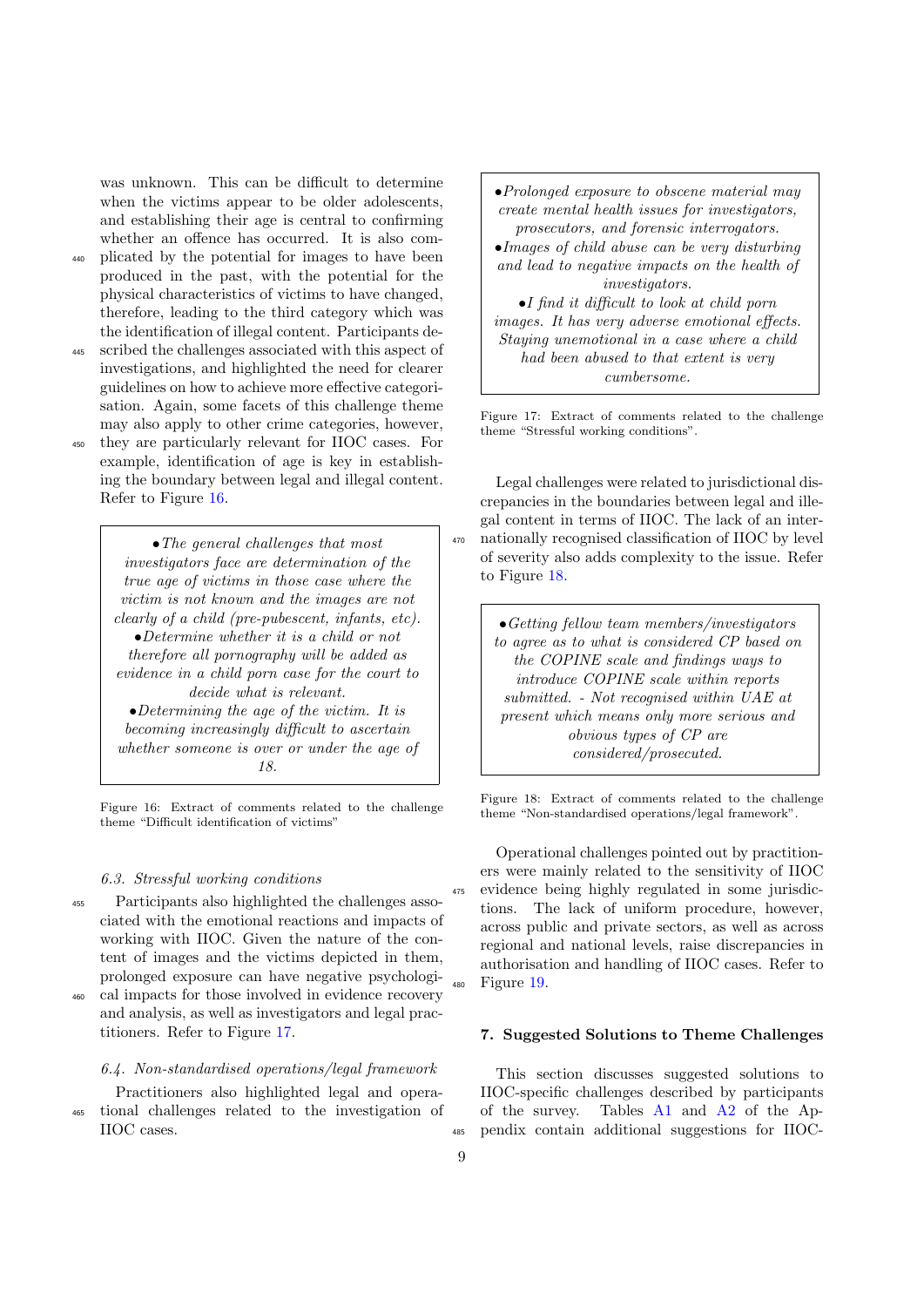<span id="page-11-0"></span>•Due to the Child Protection Act, these examinations have to be done at a police facility, requiring the transportation of personnel and equipment. • There is a need for regional and national standard operating procedures in relation to the discovery of indecent images by private sector investigations. These SOP's need to be created in partnership, but issued/endorsed by the private sector. •(It's challenging) Obtaining Court Orders to handle/copy some of the material.

•In Scotland the police will not provide an imaged drive to investigate outside the police/PF facilities.

Figure 19: Extract of comments related to the challenge theme "Non-standardised operations/legal framework".

specific challenges, and suggestions for generic challenges, respectively.

# 7.1. Nature/degree of offence

Participants made suggestions for improvements <sup>490</sup> in this area which related to the importance of developing further understanding of offender motivations. They also mentioned the need for more detailed analysis of the available evidence to identify behavioural patterns which indicate the particular <sup>495</sup> characteristics of the offender. Refer to Figure [20.](#page-11-1)

<span id="page-11-1"></span>•Trying to understand motivation is important.  $\bullet$ Behaviour patterns – does the suspect's computer use suggest that he/she is an avid pedophile?

Figure 20: Extract of comments related to suggested solutions to the challenge theme "Establishing nature/degree of offence".

Suggestions by practitioners align with a body of literature which studies the applicability of Behavioural Evidence Analysis (BEA) to IIOC cases [\[34,](#page-14-26) [35\]](#page-14-27). Preliminary empirical evaluation (us-<sup>500</sup> ing DF evidence from actual IIOC cases) has indicated that BEA can in fact assist investigators in several aspects. For example, it helps to focus an investigation, enables better understanding and interpretation of victim and offender behaviour, and

<sup>505</sup> assists in inferring traits of the offender from available digital evidence [\[35\]](#page-14-27). However, caution should be taken to ensure objectivity in the use of this method, as expressed by the following comment by a practitioner who participated in the survey. Refer <sup>510</sup> to Figure [21.](#page-11-2)

> <span id="page-11-2"></span>•It is not part of my remit to speculate on the state of mind of the offender. . . As a Forensic Scientist I have to remain unbiased and simply show what exists without speculation.

Figure 21: Extract of comments related to suggested solutions to the challenge theme "Establishing nature/degree of offence".

# 7.2. Identification of victims

Participants made suggestions related to the need for further research focusing on determining the age of victims, as well as the need for victim identifi-<sup>515</sup> cation to be a more central focus for the work of investigators. Refer to Figure [22.](#page-11-3)

In the UK, e.g., the adoption of Streamline Forensic Reporting (SFR) [\[36\]](#page-14-28) for IIOC cases [\[1\]](#page-13-0) aims to deal with cases more efficiently and expeditiously <sup>520</sup> by increasing the rate of early guilty pleas. This aims to reduce the number of cases which requires additional DF investigation [\[37\]](#page-14-29). The danger, however, is that prosecution (i.e., recovering sufficient evidence to allow prosecution) takes priority over <sup>525</sup> victim safeguarding (i.e., recovering further evidence that may allow identification of all potential victims).

> <span id="page-11-3"></span>•Age determination should become the subject of more research. •More work towards possible victim identification and did the suspect participate in the manufacture of the illicit materials.

Figure 22: Extract of comments related to suggested solutions to the challenge theme "Difficulties of identification of victims".

Automatic age estimation/classification using images is an active area of research [\[38,](#page-14-30) [39,](#page-14-31) [40\]](#page-14-32). <sup>530</sup> However, it seems that this progress is not being translated into useful tools to assist the investigation of IIOC cases.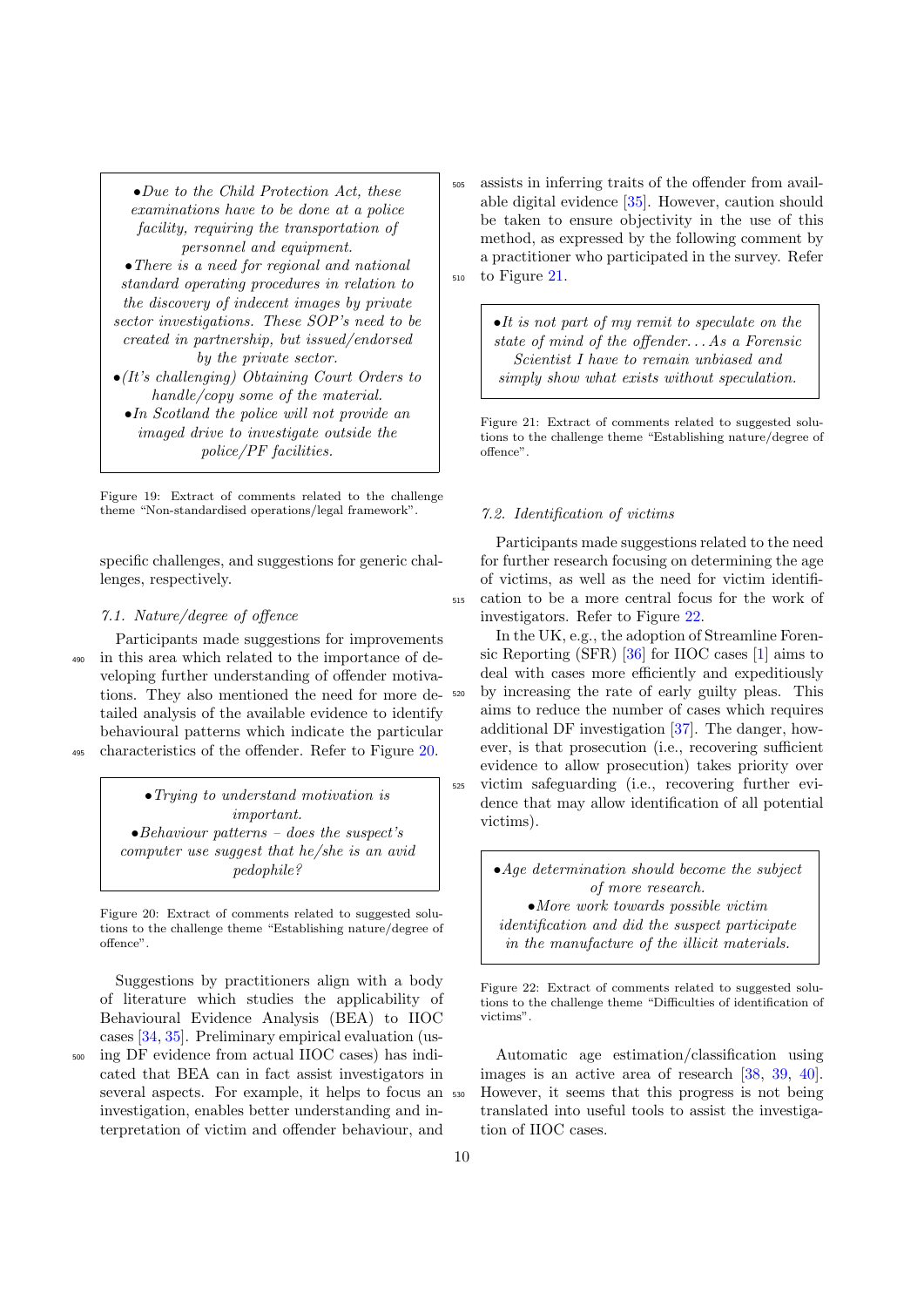## 7.3. Working conditions

DF practitioners suggested better support for

<sup>535</sup> those dealing with IIOC investigations, and more R&D towards further automation leading to less exposure to IIOC imagery and recording. Refer to Figure [23.](#page-12-1)

- A small number of studies have investigated the <sup>540</sup> psychological and social impacts of exposure to such material in the course of the work of police officers and civilian staff  $[41, 42, 43, 44, 45]$  $[41, 42, 43, 44, 45]$  $[41, 42, 43, 44, 45]$  $[41, 42, 43, 44, 45]$  $[41, 42, 43, 44, 45]$  $[41, 42, 43, 44, 45]$  $[41, 42, 43, 44, 45]$  $[41, 42, 43, 44, 45]$  $[41, 42, 43, 44, 45]$ . These have identified a number of different psychological impacts, including negative emotional reactions (e.g.
- <sup>545</sup> shock, distress, sadness, powerlessness, guilt), the experience of unwanted and intrusive thoughts and memories of images viewed, altered behaviour towards partners and children, and increased cynicism and suspiciousness of others [\[46,](#page-15-5) [42\]](#page-15-1). These
- <sup>550</sup> studies highlight the need to ensure provision of effective supervision and support to staff working in these areas [\[42,](#page-15-1) [43,](#page-15-2) [47\]](#page-15-6).

<span id="page-12-1"></span>•Better support post-case for examiners. •Better/more reliable tools for minimizing exposure to content by examiners.

Figure 23: Extract of comments related to suggested solutions to the challenge theme "Stressful working conditions".

There has been less focus on the potential impacts of exposure in digital forensic practitioners, <sup>555</sup> though similar outcomes are to be expected, as indicated by the comments made by participants. This suggests that research and work in developing more effective support systems for staff should ensure the inclusion of this group of practitioners. It is also im-<sup>560</sup> portant that individuals engaged in this work and employed by private companies also receive sufficient support to respond to the challenges associated with exposure to this material as part of their job.

<sup>565</sup> 7.4. Standardisation of Operations/Legislation

Practitioners suggested standardisation of terminology in legislation and as way to improve effective communication between international law enforcement regarding IIOC investigations. They also <sup>570</sup> suggested that international laws regarding IIOC should be enforced, and that a worldwide database of IIOC should be in place to facilitate the identifi-

cation of offenders and victims. At the moment, there are national databases, such as the Child

<sup>575</sup> Abuse Image Database (CAID) in the UK, and Interpol's International Child Sexual Exploitation (ICSE) image database [\[48\]](#page-15-7). However, only member countries can access the ICSE which is problematic given the international nature of IIOC offending.

Yet another aspect would be the adoption of a standardised and internationally agreed scale for assessment of the indecency level of IIOC. Example scales are: the COPINE (Combating Paedophile In-<sup>585</sup> formation Networks In Europe) scale with 10 levels, the SAP (Sentencing Advisory Panel) scale with 5 levels, and the simplified 3-levels scale (categories A-C), currently used in the UK [\[1\]](#page-13-0).

Refer to Figure [24](#page-12-2) for an overview of suggestions <sup>590</sup> from DF practitioners.

> <span id="page-12-2"></span>•Definitions of offending must be expressed with precision, consistency, and formulated in consultation with the international community to be capable of overcoming language barriers and bridging cultural voids. •A worldwide database. •Standard international laws. •Getting fellow team members/investigators to agree as to what is considered CP based on the COPINE scale and findings ways to introduce COPINE scale. . .

Figure 24: Extract of comments related to suggested solutions to the challenge theme "Non-standardised operations  $&$  legal framework".

#### <span id="page-12-0"></span>8. Validity of Results

The sample size for the study was adequate, however, some caution must be exercised in terms of generalisability of the results. The majority of the <sup>595</sup> respondents were male, but this is consistent with the gender composition of the workforce in this area. In fact, there is no specific reason to expect that males and females differ in terms of the identification of challenges and suggested solutions.

<sup>600</sup> The dominance of European and North American participants also means that there may be some geographical region bias in the challenges and solutions identified. Despite this, the authors feel that the analysis of the issues highlighted by practition-<sup>605</sup> ers is sufficiently robust to identify a number of areas requiring further attention. This includes more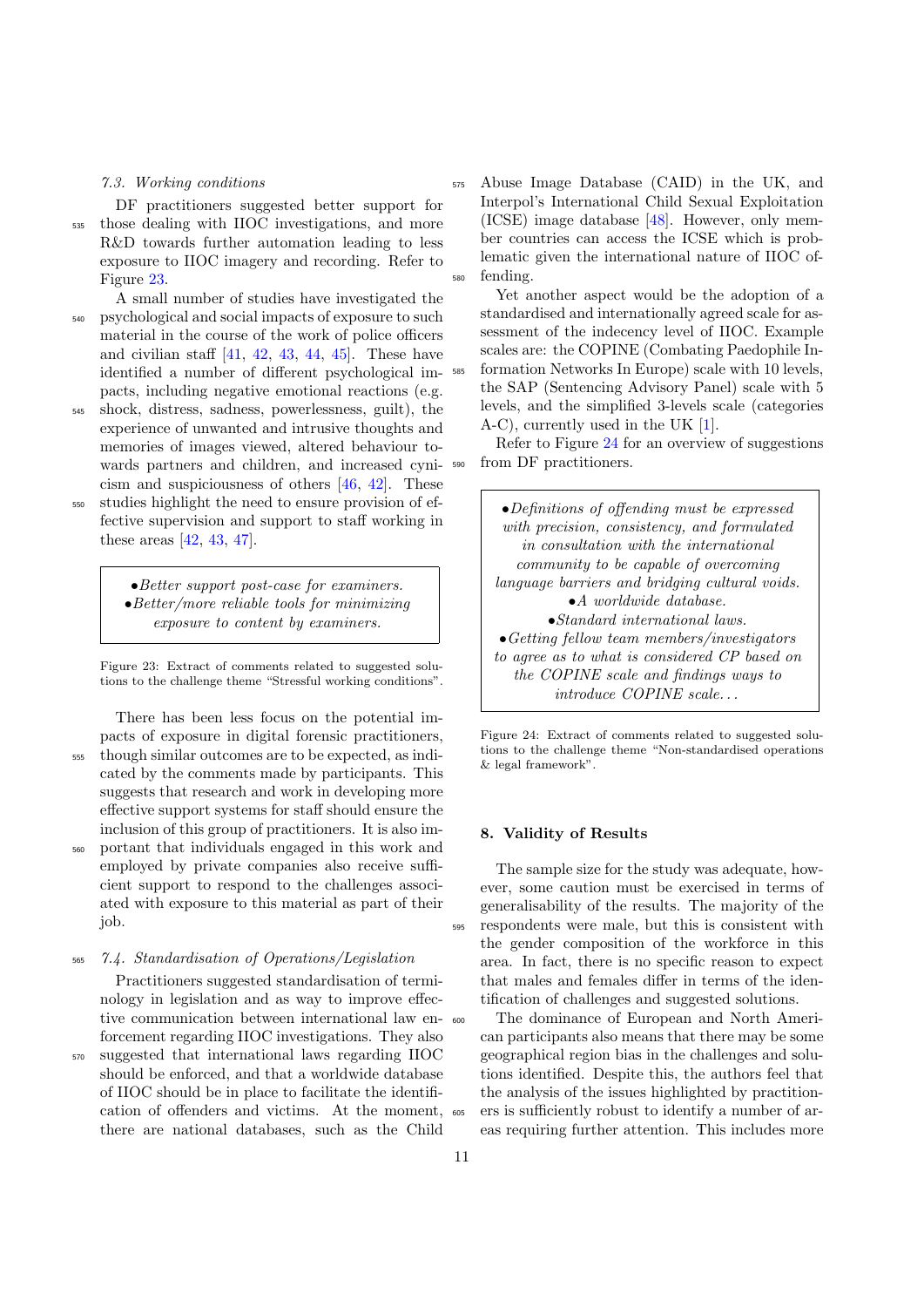effective communication and practical implementation of research results, efforts to further improve legal cooperation at the national and international <sup>610</sup> levels, and the need to develop effective support

systems for the psychological well-being of practitioners investigating IIOC offending.

# <span id="page-13-7"></span>9. Conclusion

This paper reported on the results from a sur-<sup>615</sup> vey which collected text-rich comments from digital forensics practitioners active in IIOC investigations. Using Thematic Analysis, 10 challenge themes were identified and grouped into two categories.

- Challenge themes specific to IIOC cases were:  $_{670}$  $620$  (1) complex establishment of nature/degree of the offence, (2) difficult identification of victims, (3) stressful working conditions for DF practitioners dealing with IIOC imagery/recording, and (4) nonstandardised operations & legal framework. Al-
- <sup>625</sup> though some of these challenges apply to other types of cases, comments received were elicited with specific focus on challenges associated with IIOC cases and were therefore grouped in this category. However, these issues are also relevant to the in-
- <sup>630</sup> vestigation of other categories of cybercrime. This highlights the need for further empirical and practical attention to be focused on addressing these issues in the broader context of DF investigations. Generic challenge themes which aggravated those
- <sup>635</sup> which were IIOC-specific were: (1) evolution of technology & offenders' (computing) skills, (2) increasing volume of data to be investigated, (3) lab management & commission of cases, (4) limited resources available, (5) evidence handling, analysis
- <sup>640</sup> and reporting, and (6) insufficient cooperation. The identification of these themes are consistent with the results of previous research identifying generic challenges facing DF practitioners (e.g., [\[19,](#page-14-11) [14\]](#page-14-6)). This indicates the need for a variety of actions to
- <sup>645</sup> be taken by different stakeholders to develop appropriate challenges and related solutions.

The following key issues were identified by the analysis of the challenge themes and solutions suggested by practitioners:

<sup>650</sup> 1. Research advancements in areas, such as automatic estimation of age based on images/videos, are not being translated to workable tools to improve DF practice related to the investigation of IIOC.

- 2. Results also suggested that better understanding is required of the impacts caused by dealing with IIOC, related coping strategies, and automation to minimise exposure in the first place. This calls for more interdisciplinary re-<sup>660</sup> search between Psychology, Computing, and Policing disciplines. It also requires a review of the current procedures used in digital forensics labs for supporting staff and early identification of those experiencing adverse effects as a result of exposure to IIOC.
	- 3. Another interesting suggestion which emerged was the need for standardisation of operations and procedures, as well as of legal frameworks. This requires, among others, the adoption of an internationally recognised scale of indecency levels and a taxonomy of terms to bridge language and cultural differences.

# Acknowledgements

We thank the Dubai Police General Head Quarters for sponsoring one author and unconditional support for this research.

#### <span id="page-13-0"></span>References

- <span id="page-13-1"></span>[1] The Crown Prosecution Service, Indecent Images of Children, [http://www.cps.gov.uk/legal/h\\_to\\_k/](http://www.cps.gov.uk/legal/h_to_k/indecent_images_of_children/) <sup>680</sup> [indecent\\_images\\_of\\_children/](http://www.cps.gov.uk/legal/h_to_k/indecent_images_of_children/) (n.d.).
	- [2] The United States Department of Justice, Child Pornography, [https://www.justice.gov/criminal](https://www.justice.gov/criminal-ceos/child-pornography)[ceos/child-pornography](https://www.justice.gov/criminal-ceos/child-pornography) (2017).
- <span id="page-13-3"></span><span id="page-13-2"></span>[3] CEOP, Threat Assessment of Child Sexual Exploita-<sup>685</sup> tion and Abuse, [https://ceop.police.uk/Documents/](https://ceop.police.uk/Documents/ceopdocs/CEOP_TACSEA2013_240613%20FINAL.pdf) [ceopdocs/CEOP\\_TACSEA2013\\_240613%20FINAL.pdf](https://ceop.police.uk/Documents/ceopdocs/CEOP_TACSEA2013_240613%20FINAL.pdf) [Accessed 15/08/17] (2013).
	- [4] NCA, National Strategic Assessment of Serious & Organised Crime, [http://nationalcrimeagency.gov.uk/](http://nationalcrimeagency.gov.uk/publications/731-national-strategic-assessment-of-serious-and-organised-crime-2016/file) [publications/731-national-strategic-assessment](http://nationalcrimeagency.gov.uk/publications/731-national-strategic-assessment-of-serious-and-organised-crime-2016/file)[of-serious-and-organised-crime-2016/file](http://nationalcrimeagency.gov.uk/publications/731-national-strategic-assessment-of-serious-and-organised-crime-2016/file)  $[Ac$ cessed 09/08/17] (2016).
- <span id="page-13-4"></span>[5] Global Alliance, Global Alliance Against Child Sexual Abuse Online – 2015 Threat Assessment Re-<sup>695</sup> port, [https://ec.europa.eu/home-affairs/what-is](https://ec.europa.eu/home-affairs/what-is-new/news/news/2016/20160317_2_en)[new/news/news/2016/20160317\\_2\\_en](https://ec.europa.eu/home-affairs/what-is-new/news/news/2016/20160317_2_en) (2016).
- <span id="page-13-5"></span>[6] NCA, National Strategic Assessment of Serious & Organised Crime, [http://nationalcrimeagency.gov.uk/](http://nationalcrimeagency.gov.uk/publications/731-national-strategic-assessment-of-serious-and-organised-crime-2016/file) [publications/731-national-strategic-assessment-](http://nationalcrimeagency.gov.uk/publications/731-national-strategic-assessment-of-serious-and-organised-crime-2016/file)<sup>700</sup> [of-serious-and-organised-crime-2016/file](http://nationalcrimeagency.gov.uk/publications/731-national-strategic-assessment-of-serious-and-organised-crime-2016/file) [Accessed 09/08/17] (2017).
- <span id="page-13-6"></span>[7] J. Pieters, Explosive Increase in Child Pornography Forms National Threat: Dutch Police, [http://](http://nltimes.nl/2017/05/31/explosive-increase-child-pornography-forms-national-threat-dutch-police) [nltimes.nl/2017/05/31/explosive-increase-child-](http://nltimes.nl/2017/05/31/explosive-increase-child-pornography-forms-national-threat-dutch-police)<sup>705</sup> [pornography-forms-national-threat-dutch-police](http://nltimes.nl/2017/05/31/explosive-increase-child-pornography-forms-national-threat-dutch-police) [Accessed 10/08/17] (2017).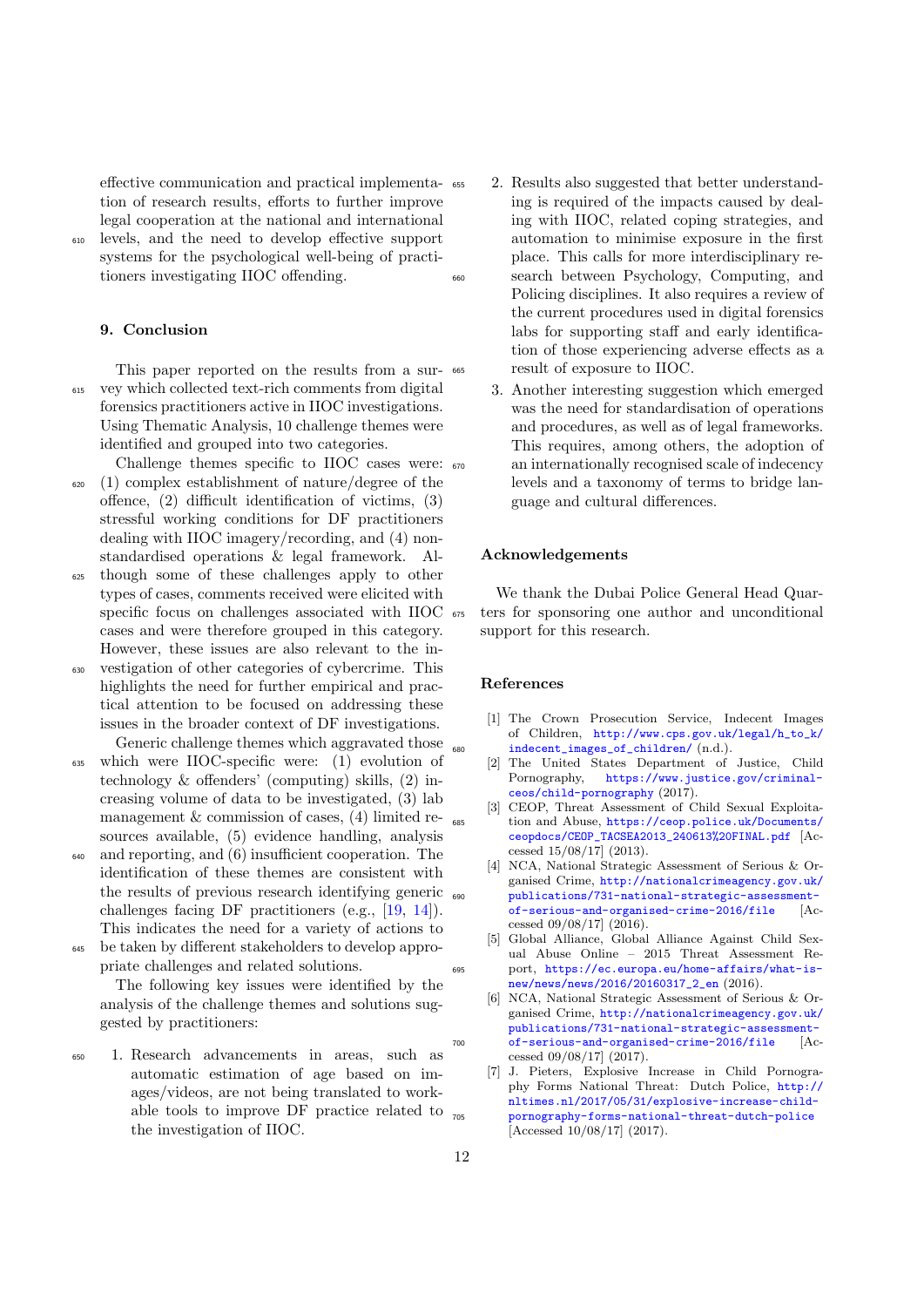- <span id="page-14-0"></span>[8] T. Reith, Rise of social media leads to flood of child porn images, [http://www.cbc.ca/news/canada/](http://www.cbc.ca/news/canada/edmonton/social-media-exploitation-1.4130160) [edmonton/social-media-exploitation-1.4130160](http://www.cbc.ca/news/canada/edmonton/social-media-exploitation-1.4130160) <sup>710</sup> [Accessed 10/08/17] (2017).
- <span id="page-14-1"></span>[9] H. Bentley, O. O'Hagan, A. Brown, N. Vasco, C. Lynch, J. Peppiate, M. Webber, R. Ball, P. Miller, A. Byrne, M. Hafizi, F. Letendrie, How Safe Are Our Children?, [https://www.nspcc.org.uk/globalassets/](https://www.nspcc.org.uk/globalassets/documents/research-reports/how-safe-children-2017-report.pdf) <sup>715</sup> [documents/research-reports/how-safe-children-](https://www.nspcc.org.uk/globalassets/documents/research-reports/how-safe-children-2017-report.pdf)
	- [2017-report.pdf](https://www.nspcc.org.uk/globalassets/documents/research-reports/how-safe-children-2017-report.pdf) [Accessed 09/08/17] (2017).<br>[10] A. Mojica, FBI issues sobering statistic [10] A. Mojica, FBI issues sobering statistics on child pornography in the United States, dark
- <span id="page-14-2"></span>web, [http://fox17.com/news/local/fbi-issues-](http://fox17.com/news/local/fbi-issues-sobering-statistics-on-child-pornography-in-the-united-states-dark-web)<sup>720</sup> [sobering-statistics-on-child-pornography-in](http://fox17.com/news/local/fbi-issues-sobering-statistics-on-child-pornography-in-the-united-states-dark-web)[the-united-states-dark-web](http://fox17.com/news/local/fbi-issues-sobering-statistics-on-child-pornography-in-the-united-states-dark-web) [Accessed 10/08/17]
	- $(2017)$ .<br>[11] C. Johnston. Number of child sexual abuse claims overwhelming police, says lead officer,
- <span id="page-14-3"></span><sup>725</sup> [https://www.theguardian.com/society/2017/feb/](https://www.theguardian.com/society/2017/feb/28/child-sexual-abuse-claims-overwhelming-police-says-lead-officer) [28/child-sexual-abuse-claims-overwhelming](https://www.theguardian.com/society/2017/feb/28/child-sexual-abuse-claims-overwhelming-police-says-lead-officer)[police-says-lead-officer](https://www.theguardian.com/society/2017/feb/28/child-sexual-abuse-claims-overwhelming-police-says-lead-officer) [Accessed 10/08/17] (2017).
	- [12] M. Rogers, K. Scarborough, K. Frakes, C. S. Martin,
- <span id="page-14-4"></span><sup>730</sup> Advances in Digital Forensics III, Springer, 2007, Ch. Survey of law enforcement perceptions regarding digital evidence, pp. 41–52.
- <span id="page-14-6"></span><span id="page-14-5"></span>[13] M. K. Rogers, K. Seigfried, The future of computer forensics: a needs analysis survey, Computers & Se-<sup>735</sup> curity 23 (2004) 12–1612–16.
	- [14] V. S. Harichandran, F. Freitinger, I. Baggili, A. Marrington, A Cyber Forensics Needs Analysis Survey: Revisiting the Domain's Needs a Decade Later, Computers & Security 57 (2016) 1–13.
- <span id="page-14-7"></span><sup>740</sup> [15] S. Liles, M. Rogers, M. Hoebich, Advances in Digital Forensics V, Springer, 2009, Ch. A survey of the legal issues facing digital forensic experts, pp. 267–276.
- <span id="page-14-8"></span>[16] H. Hibshi, T. Vidas, L. Cranor, Usability of forensics tools: a user study, in: Proceedings of the Sixth Inter-<sup>745</sup> national Conference on IT Security Incident Manage
	- ment and IT Forensics (IMF), IEEE, 2011, pp. 81–91. [17] K. Ruan, J. Carthy, T. Kechadi, I. Baggili, Cloud foren-
- <span id="page-14-9"></span>sics definitions and critical criteria for cloud forensic capability: An overview of survey results, Digital In-<sup>750</sup> vestigation 10 (1) (2013) 34–43.
- <span id="page-14-10"></span>[18] M. Al Fahdi, N. L. Clarke, S. M. Furnell, Challenges to digital forensics: A survey of researchers & practitioners attitudes and opinions, in: Proceedings of the 2013 Information Security for South Africa Conference <sup>755</sup> (ISSA), IEEE, 2013, pp. 1–8.
	- [19] P. Amann, J. I. James, Designing robustness and resilience in digital investigation laboratories, Digital Investigation 12 (2015) S111–S120.
- <span id="page-14-12"></span><span id="page-14-11"></span>[20] J. R. Draugalis, S. J. Coons, C. M. Plaza, Best prac-<sup>760</sup> tices for survey research reports: a synopsis for authors and reviewers, American journal of pharmaceutical education 72 (1) (2008) 1–6.
- <span id="page-14-13"></span>[21] B. A. Kitchenham, S. L. Pfleeger, Principles of survey research – Part 3: Constructing a survey instrument, <sup>765</sup> ACM SIGSOFT Software Engineering Notes 27 (2) (2002) 20–24.
	- [22] V. Braun, V. Clarke, Using Thematic Analysis in Psychology, Qualitative Research in Psychology 3 (2) (2006) 77–101.
- <span id="page-14-15"></span><span id="page-14-14"></span><sup>770</sup> [23] J. Bryce, J. Fraser, The role of disclosure of personal information in the evaluation of risk and trust in young

peoples online interactions, Computers in Human Behavior 30 (2014) 299–306.

- <span id="page-14-17"></span><span id="page-14-16"></span>[24] C. Robson, Real world research: A resource for users of <sup>775</sup> social research methods in applied settings, 3rd Edition, West Sussex: John Wiley & Sons, 2011.
	- [25] Arriving at an anti-forensics consensus: Examining how to define and control the anti-forensics problem, Digital Investigation 3 (2006) S44–S49.
- <span id="page-14-18"></span><sup>780</sup> [26] E. Casey, G. Fellows, M. Geiger, G. Stellatos, The growing impact of full disk encryption on digital forensics, Digital Investigation 8 (2) (2011) 129–134.
	- [27] S. Raghavan, Digital forensic research: current state of the art, CSI Transactions on ICT  $1(1)(2013)$  91-114.
- <span id="page-14-20"></span><span id="page-14-19"></span><sup>785</sup> [28] A. Phelps, A. Watt, I shop online recreationally! Internet anonymity and Silk Road enabling drug use in Australia, Digital Investigation 11 (4) (2014) 261–272.
- <span id="page-14-22"></span><span id="page-14-21"></span>[29] D. Quick, K.-K. R. Choo, Impacts of increasing volume of digital forensic data: A survey and future research <sup>790</sup> challenges, Digital Investigation 11 (4) (2014) 273–294.
	- [30] D. Lillis, B. Becker, T. O'Sullivan, M. Scanlon, Current Challenges and Future Research Areas for Digital Forensic Investigation, [http://arxiv.org/abs/1604.](http://arxiv.org/abs/1604.03850) [03850](http://arxiv.org/abs/1604.03850) [Accessed 12/08/17] (2016).
- <span id="page-14-26"></span><span id="page-14-25"></span><span id="page-14-24"></span><span id="page-14-23"></span><sup>795</sup> [31] J. James, P. Gladyshev, Challenges with Automation in Digital Forensic Investigations, [https://arxiv.org/](https://arxiv.org/abs/1303.4498) [abs/1303.4498](https://arxiv.org/abs/1303.4498) [Accessed 12/08/17] (2013).
	- [32] J. I. James, P. Gladyshev, A survey of mutual legal assistance involving digital evidence, Digital Investigation 18 (2016) 23-32.
	- [33] M. Long, L. Alison, R. Tejeiro, E. Hendricks, S. Giles, KIRAT: Law enforcements prioritization tool for investigating indecent image offenders, Psychology, Public Policy, and Law 22 (1) (2016) 12–21.
	- [34] M. K. Rogers, K. C. Seigfried-Spellar, Using Internet Artifacts to Profile a Child Pornography Suspect, Journal of Digital Forensics, Security and Law 9 (1) (2014) 57–66.
	- [35] N. A. Mutawa, J. Bryce, V. N. L. Franqueira, A. Marrington, Behavioural Evidence Analysis Applied to Digital Forensics: An Empirical Analysis of Child Pornography Cases uing P2P Networks, in: Proceedings of the 10th International Conference on Availability, Reliability and Security (ARES), IEEE, 2015, pp. 293–302.
- <span id="page-14-28"></span><span id="page-14-27"></span>815 [36] The Crown Prosecution Service, Forensic Reporting Guidance and Toolkit, [http://www.cps.gov.uk/legal/s\\_to\\_u/scientific\\_](http://www.cps.gov.uk/legal/s_to_u/scientific_evidence/sfr_guidance_and_toolkit/) [evidence/sfr\\_guidance\\_and\\_toolkit/](http://www.cps.gov.uk/legal/s_to_u/scientific_evidence/sfr_guidance_and_toolkit/) [Accessed  $24/09/17$ ] (n.d.).<br>The Crown
- <span id="page-14-29"></span><sup>820</sup> [37] The Crown Prosecution Service, National Streamlined Forensic Reporting Guidance, [http://www.cps.gov.uk/legal/assets/uploads/](http://www.cps.gov.uk/legal/assets/uploads/files/toolkit_sfr_section_1_2015_cpr_revision_final.doc (Last Updated 20 December 2016)) files/toolkit\_sfr\_section\_1\_2015\_cpr\_revision [final.doc\(LastUpdated20December2016\)](http://www.cps.gov.uk/legal/assets/uploads/files/toolkit_sfr_section_1_2015_cpr_revision_final.doc (Last Updated 20 December 2016)) [Accessed  $24/09/17$  (2015).
	- [38] A. Lanitis, C. Draganova, C. Christodoulou, Comparing Different Classifiers for Automatic Age Estimation, Transactions on Systems, Man, and Cybernetics 34 (1) (2004) 621–628.
- <span id="page-14-32"></span><span id="page-14-31"></span><span id="page-14-30"></span><sup>830</sup> [39] K. Luu, K. R. Jr., T. D. Bui, C. Y. Suen, Age Estimation using Active Appearance Models and Support Vector Machine Regression, in: Proceedings of the 3rd Int. Conf. on Biometrics: Theory, Applications, and Systems (BTAS'09), IEEE, 2009, pp. 1–5.
	- [40] S. E. Choi, Y. J. Lee, S. J. Lee, K. R. Park, J. Kim, Age estimation using a hierarchical classifier based on global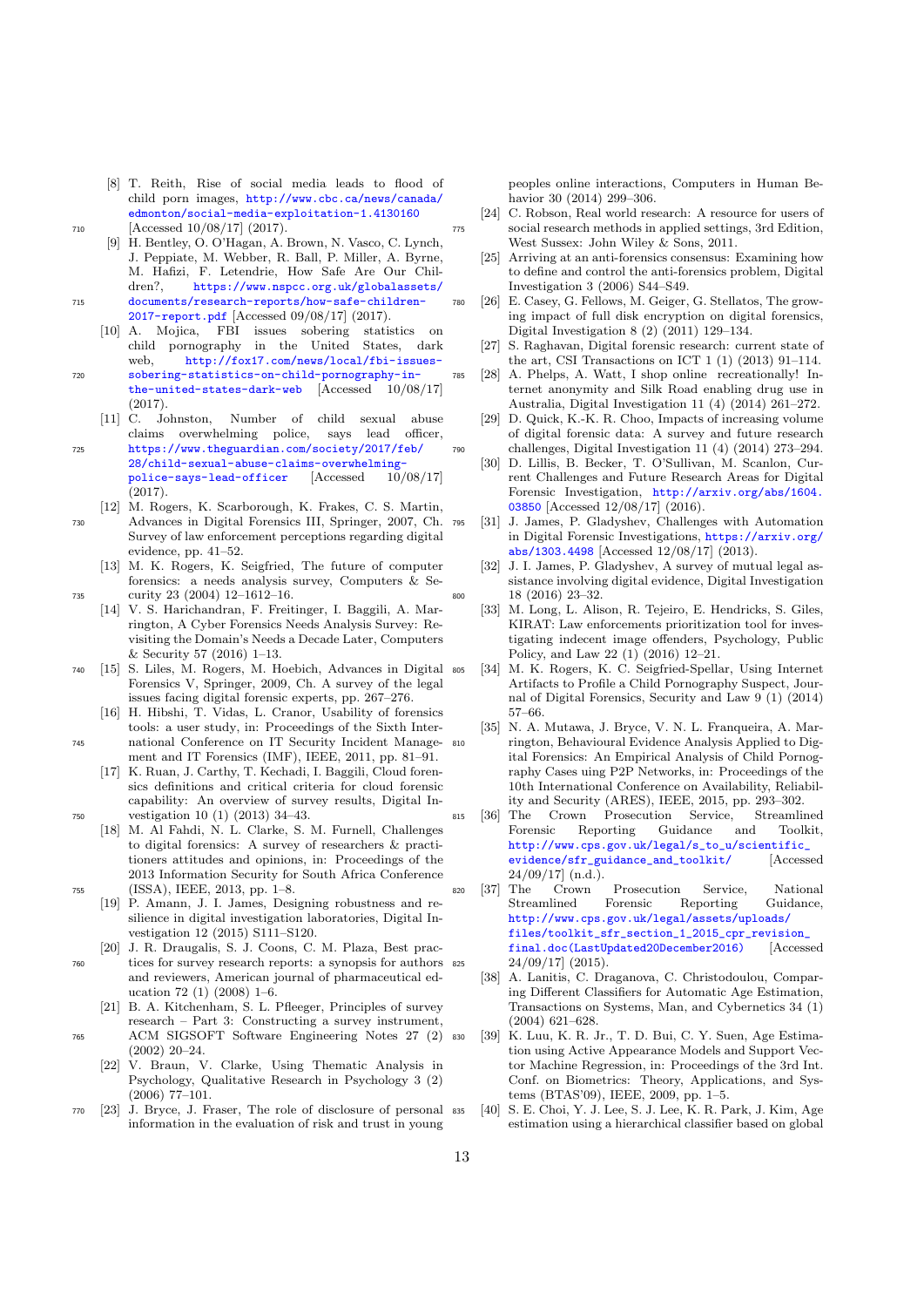and local facial features, Pattern Recognition 44 (6) (2011) 1262–1281.

- <span id="page-15-0"></span>[41] S. W. Craun, M. L. Bourke, The use of humor to cope <sup>840</sup> with secondary traumatic stress, Journal of child sexual abuse 23 (7) (2014) 840–852.
- <span id="page-15-1"></span>[42] S. W. Craun, M. L. Bourke, F. N. Coulson, The Impact of Internet Crimes against Children Work on Relationships with Families and Friends: An Exploratory Study, 845 Journal of Family Violence 30 (3)  $(2015)$  393–402.
	- [43] R. Parkes, N. Graham-Kevan, J. Bryce, You don't see the world through the same eyes anymore: The impact of sexual offending work on Police staff, under review.
- <span id="page-15-3"></span><span id="page-15-2"></span>[44] M. Powell, P. Cassematis, M. Benson, S. Smallbone, <sup>850</sup> R. Wortley, Police officers strategies for coping with the stress of investigating Internet child exploitation, Traumatology: An International Journal 20 (1) (2014) 32.
	- [45] M. Krause, Identifying and managing stress in child pornography and child exploitation investigators, Jour-
- <span id="page-15-4"></span><sup>855</sup> nal of Police and Criminal Psychology 24 (1) (2009) 22–29.
- <span id="page-15-5"></span>[46] C. M. Burns, J. Morley, R. Bradshaw, J. Domene, The emotional impact on and coping strategies employed by police teams investigating internet child exploitation, <sup>860</sup> Traumatology 14 (2) (2008) 20–31.
- <span id="page-15-6"></span>[47] M. Powell, P. Cassematis, M. Benson, S. Smallbone, R. Wortley, Police officers perceptions of their reactions to viewing internet child exploitation material, Journal of Police and Criminal Psychology 30 (2) (2015) 103– <sup>865</sup> 111.
- <span id="page-15-7"></span>
	- [\[](https://www.interpol.int/en/News-and-media/Publications2/Fact-sheets/Databases/)48] Interpol, Databases Fact Sheet, [https://www.](https://www.interpol.int/en/News-and-media/Publications2/Fact-sheets/Databases/) [interpol.int/en/News-and-media/Publications2/](https://www.interpol.int/en/News-and-media/Publications2/Fact-sheets/Databases/) [Fact-sheets/Databases/](https://www.interpol.int/en/News-and-media/Publications2/Fact-sheets/Databases/) [Accessed 14/08/17] (2017).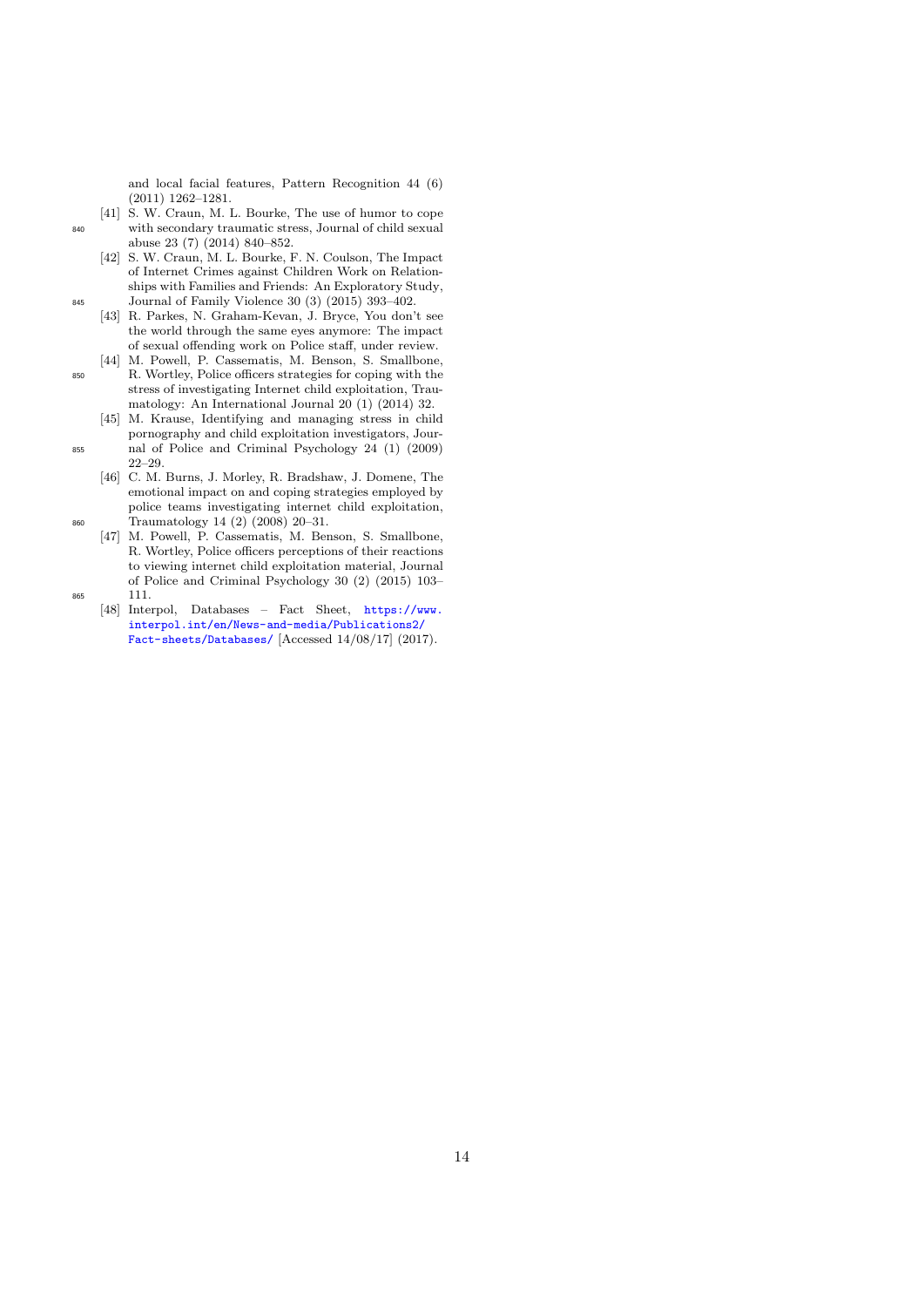<span id="page-16-0"></span>

|                           | I have used COPS (Child Online Protective Service) system from INTERPOL. It was very useful<br>to investigate child porn distributors.                                                                |
|---------------------------|-------------------------------------------------------------------------------------------------------------------------------------------------------------------------------------------------------|
|                           | significant amount<br>eliminate a<br>create a hash set of adult porn to use as a negative hash set to<br>of pictures and videos an examiner has to review today                                       |
| Nature/degree of offence  | which website they come from<br>should be put into context (i.e.<br>Pictures (when possible)                                                                                                          |
|                           | Pivotal to the success of investigations and prosecutions involving child pornography is the devel-<br>opment of in-house subject matter experts to run complex cases and direct technical inquiries. |
|                           | <u>ო</u><br><u>skil</u><br>many different<br>group of<br>special<br>$\mathfrak{a}$<br>build                                                                                                           |
|                           | pornography.<br>also allow for searching of information related to child<br>Google should                                                                                                             |
|                           | Greater resources for more thorough investigations and potential victim identification                                                                                                                |
|                           | A trade-off is required as to whether being thorough in one case is more vital that investigating<br>More and easier sharing of hash sets of child pornography images.                                |
|                           | numerous cases                                                                                                                                                                                        |
|                           | suspect.<br>Ability to train investigators to obtain more information from the first encounter of the                                                                                                 |
| Identification of victims | for passwords while at their residence.<br>Better searches                                                                                                                                            |
|                           | small to make out from the thumbnail, so<br>a child porn picture which was too<br>I recently uncovered                                                                                                |
|                           | I left the thumbnail small and photographed it with a high resolution camera, then enlarged the                                                                                                       |
|                           | photo instead of the thumbnailThe imagery was much clearer and the case was extended                                                                                                                  |
|                           | Up-to-date hash lists                                                                                                                                                                                 |
|                           | More cooperation with physiological doctors                                                                                                                                                           |
|                           | plea.<br>guilty<br>${\rm early}$<br>$\mathop{\mathrm{an}}$<br>getting<br>Use of streamlined Forensic reports                                                                                          |
|                           | process<br>categorization<br>Simplify                                                                                                                                                                 |
|                           | experience<br>some<br>(already<br>analysis<br>data<br>and<br>(saves time)<br>abuse material<br>child<br>Smarter review of                                                                             |
| Working conditions        | with                                                                                                                                                                                                  |
|                           | More powerful porn detection modules.                                                                                                                                                                 |
|                           | examiners<br>exposure to content by<br>more reliable tools for minimize<br>Better/                                                                                                                    |
|                           | support post-case for examiners.<br>Better                                                                                                                                                            |
|                           | A uniform taxonomy for criminal justice systems and legislative bodies is indispensable for achiev-                                                                                                   |
|                           | frameworks<br>greater harmony among national and international legal<br>ing                                                                                                                           |
|                           | world intelligence.<br>and real<br>digital<br>Better use of                                                                                                                                           |
|                           | There is a need to introduce uniform and thorough cybercrime reporting mechanisms for addressing                                                                                                      |
| Towards standardisation   | globally.<br>pornography,<br>child                                                                                                                                                                    |
|                           | guidelines on classification.<br>Clear                                                                                                                                                                |
|                           | Licensed investigators registered with the local law enforcement authority to undertake investiga-                                                                                                    |
|                           | tions involving this material. Central register of licensed investigators.                                                                                                                            |
|                           | Central information reference point available to non-law enforcement, e.g. hash sets of know child<br>pornography.                                                                                    |
|                           |                                                                                                                                                                                                       |

Table A1: Further suggestions collected from practitioners for IIOC-specific challenge themes. Table A1: Further suggestions collected from practitioners for IIOC-specific challenge themes.